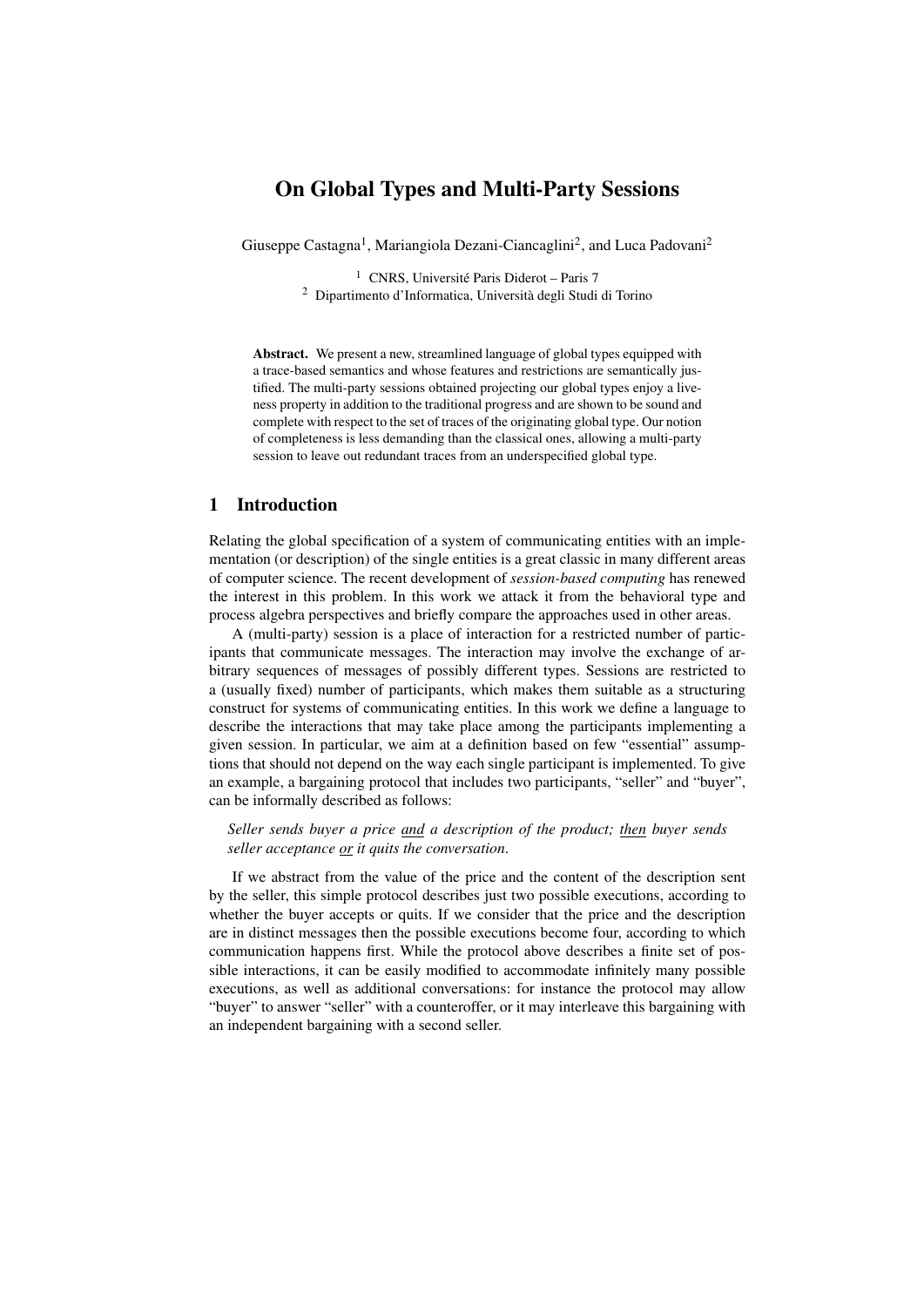All essential features of protocols are in the example above, which connects some basic communication actions by the flow control points we underlined in the text. More generally, a protocol is a possibly infinite set of finite sequences of interactions between a fixed set of participants. We argue that the set of sequences that characterizes a protocol—and thus the protocol itself—can be described by a language with one form of atomic actions and three composition operators.

- Atomic actions. The only atomic action is the interaction, which consists of one (or more) sender(s) (*eg*, "seller sends"), the content of the communication (*eg*, "a price", "a description", "acceptance"), and one (or more) receiver(s) (*eg*, "buyer").
- Compound actions. Actions and, more generally, protocols can be composed in three different ways. First, two protocols can be composed sequentially (*eg*, "Seller sends buyer a price. . . ; *then* buyer sends. . . ") thus imposing a precise order between the actions of the composed protocols. Alternatively, two protocols can be composed unconstrainedly, without specifying any order (*eg*, "Seller sends a price *and* (sends) a description") thus specifying that any order between the actions of the composed protocols is acceptable. Finally, protocols can be composed in alternative (*eg*, "buyer sends acceptance *or* it quits"), thus offering a choice between two or more protocols only one of which may be chosen.

More formally, we use  $p \stackrel{a}{\longrightarrow} q$  to state that participant p sends participant q a message whose content is described by *a*, and we use ";", "∧", and "∨" to denote sequential, unconstrained, and alternative composition, respectively. Our initial example can thus be rewritten as follows:

$$
(\text{select} \xrightarrow{desc} \text{burger} \wedge \text{select} \xrightarrow{price} \text{buyer});
$$
\n
$$
(\text{buyer} \xrightarrow{accept} \text{select} \vee \text{buyer} \xrightarrow{quit} \text{select})
$$
\n(1)

The first two actions are composed unconstrainedly, and they are to be followed by one (and only one) action of the alternative before ending. Interactions of unlimited length can be defined by resorting to a Kleene star notation. For example to extend the previous protocol so that the buyer may send a counter-offer and wait for a new price, it suffices to add a Kleene-starred line:

$$
(\text{select} \xrightarrow{descr} \text{burger} \wedge \text{select} \xrightarrow{price} \text{buyer});
$$
\n
$$
(\text{buyer} \xrightarrow{offer} \text{select}; \text{select} \xrightarrow{price} \text{buyer})*;
$$
\n
$$
(\text{buyer} \xrightarrow{accept} \text{select} \vee \text{buyer} \xrightarrow{quit} \text{select})
$$
\n(2)

The description above states that, after having received (in no particular order) the price and the description from the seller, the buyer can initiate a loop of zero or more interactions and then decide whether to accept or quit.

Whenever there is an alternative there must be a participant that decides which path to take. In both examples it is buyer that makes the choice by deciding whether to send *accept* or *quit*. The presence of a participant that decides holds true in loops too, since it is again buyer that decides whether to enter or repeat the iteration (by sending *offer*) or to exit it (by sending *accept* or *quit*). We will later show that absence of such decision-makers gives protocols impossible to implement. This last point critically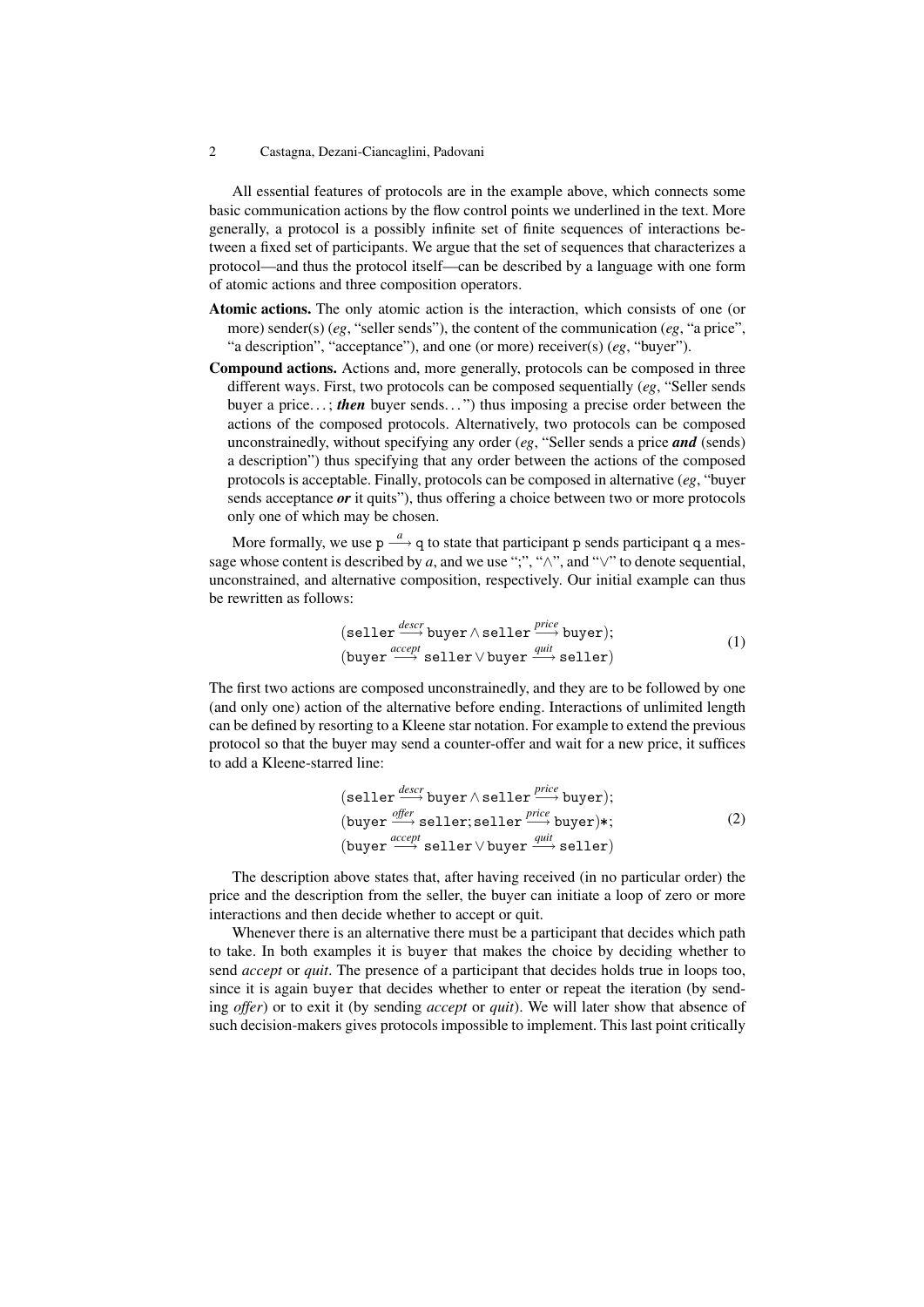depends on the main hypothesis we assume about the systems we are going to the describe, that is the absence of *covert channels*. One the one hand, we try to develop a protocol description language that is as generic as possible; on the other hand, we limit the power of the system and require all communications between different participants to be explicitly stated. In doing so we bar out protocols whose implementation essentially relies on the presence of secret/invisible communications between participants: a protocol description must contain all and only the interactions used to implement it.

Protocol specifications such as the ones presented above are usually called *global types* to emphasize the fact that they describe the acceptable behaviours of a system from a global point of view. In an actual implementation of the system, though, each participant autonomously implements a different part of the protocol. To understand whether an implementation satisfies a specification, one has to consider the set of all possible sequences of synchronizations performed by the implementation and check whether this set satisfies five basic properties:

- 1. *Sequentiality:* if the specification states that two interactions must occur in a given order (by separating them by a ";"), then this order must be respected by all possible executions. So an implementation in which buyer may send *accept* before receiving *price* violates the specification.
- 2. *Alternativeness:* if the specification states that two interactions are alternative, then every execution must exhibit one and only one of these two actions. So an implementation in which buyer emits both *accept* and *quit* (or none of them) in the same execution violates the specification.
- 3. *Shuffling:* if the specification composes two sequences of interactions in an unconstrained way, then all executions must exhibit some shuffling (in the sense used in combinatorics and algebra) of these sequences. So an implementation in which seller emits *price* without emitting *descr* violates the specification.
- 4. *Fitness:* if the implementation exhibits a sequence of interactions, then this sequence is expected by (*ie*, it fits) the specification. So any implementation in which seller sends buyer any message other than *price* and *descr* violates the specification.
- 5. *Exhaustivity:* if some sequence of interactions is described by the specification, then there must exist at least an execution of the implementation that exhibits these actions (possibly in a different order). So an implementation in which no execution of buyer emits *accept* violates the specification.

Checking whether an implemented system satisfies a specification by comparing the actual and the expected sequences of interactions is non-trivial, for systems are usually infinite-state. Therefore, on the lines of [9, 16], we proceed the other way round: we extract from a global type the local specification (usually dubbed *session type* [20, 15]) of each participant in the system and we type-check the implementation of each participant against the corresponding session type. If the projection operation is done properly and the global specification satisfies some well-formedness conditions, then we are guaranteed that the implementation satifies the specification. As an example, the global type (1) can be projected to the following behaviors for buyer and seller:

seller 7→ buyer!*descr*.buyer!*price*.(buyer?*accept*+buyer?*quit*) buyer 7→ seller?*descr*.seller?*price*.(seller!*accept*⊕seller!*quit*)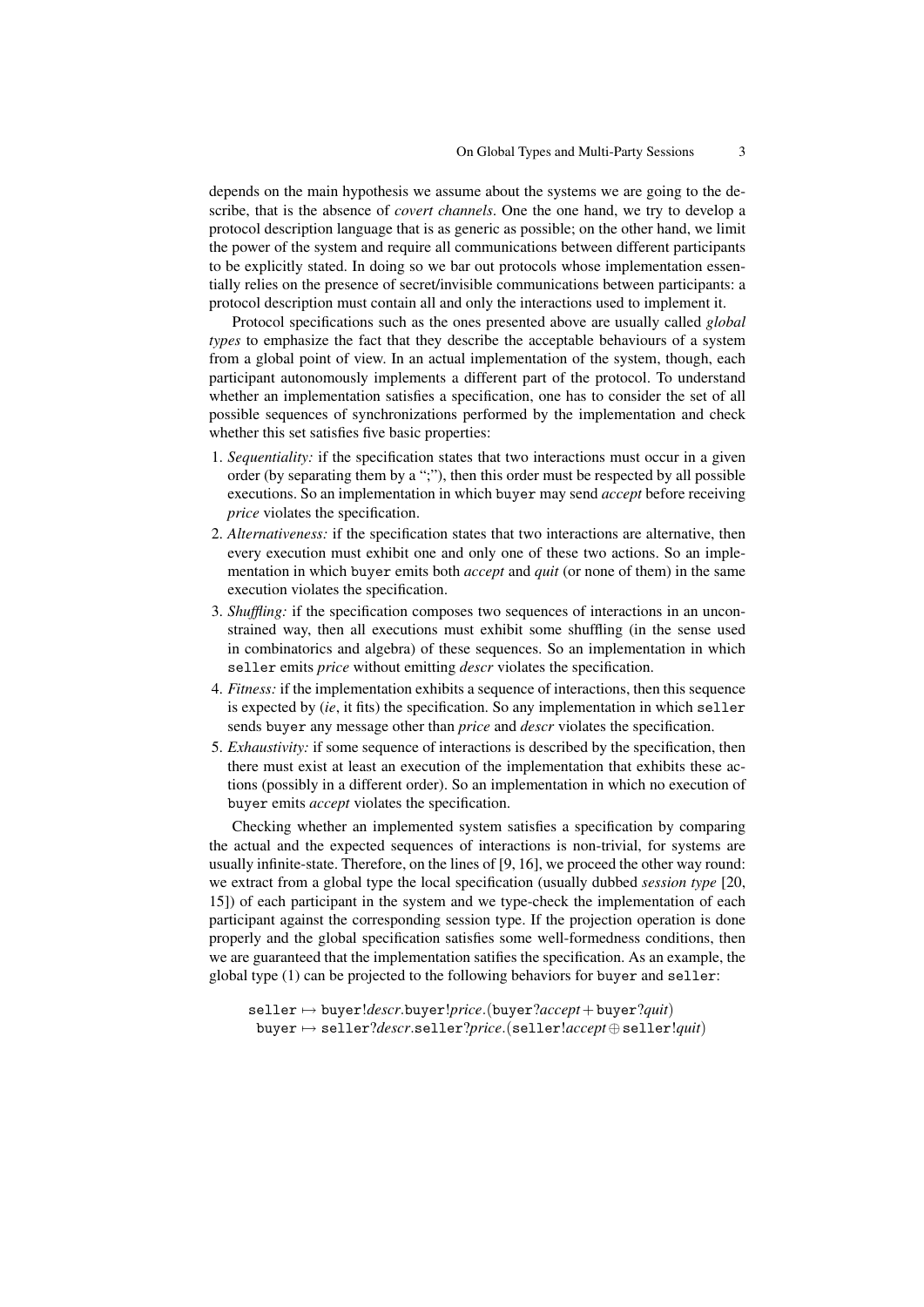or to

```
seller 7→ buyer!price.buyer!descr.(buyer?accept+buyer?quit)
buyer 7→ seller?price.seller?descr.(seller!accept⊕seller!quit)
```
where  $p!a$  denotes the output of a message *a* to participant p,  $p?a$  the input of a message *a* from participant p,  $p$ ?*a*.*T* + q?*b*.*S* the (external) choice to continue as *T* or *S* according to whether *a* is received from p or *b* is received from q and, finally, p!*a*.*T*  $\oplus$  q!*b*.*S* denotes the (internal) choice between sending *a* to p and continue as *T* or sending *S* to q and continue as *T*. We will call *session environments* the mappings from participants to their session types. It is easy to see that any two processes implementing buyer and seller will satisfy the global type (1) if *and only if* their visible behaviors matches one of the two session environments above (these session environments thus represent some sort of minimal typings of processes implementing buyer and seller). In particular, both the above session environments are fitting and exhaustive with respect to the specification since they precisely describe what the single participants are expected and bound to do.

We conclude this introduction by observing that there are global types that are intrinsically flawed, in the sense that they do not admit any implementation (without covert channels) satisfying them. We classify flawed global types in three categories, according to the seriousness of their flaws.

- [*No sequentiality*] The mildest flaws are those in which the global type specifies some sequentiality constraint between independent interactions, such as in (p  $\stackrel{a}{\longrightarrow} q$ ; r  $\stackrel{b}{\longrightarrow}$ s), since it is impossible to implement r so that it sends *b* only after that q has received *a* (unless this reception is notified on a covert channel, of course). Therefore, it is possible to find exhaustive (but not fitting) implementations that include some unexepected sequences which differ from the expected ones only by a permutation of interactions done by independent participants. The specification at issue can be easily patched by replacing some ";" by "∧".
- [*No knowledge for choice*] A more severe kind of flaw occurs when the global type requires some participant to behave in different ways in accordance with some choice it is unaware of. For instance, in the global type

$$
\big(\mathtt{p}\overset{a}{\longrightarrow}\mathtt{q};\mathtt{q}\overset{a}{\longrightarrow}\mathtt{r};\mathtt{r}\overset{a}{\longrightarrow}\mathtt{p}\big)\quad\vee\quad\big(\mathtt{p}\overset{b}{\longrightarrow}\mathtt{q};\mathtt{q}\overset{a}{\longrightarrow}\mathtt{r};\mathtt{r}\overset{b}{\longrightarrow}\mathtt{p}\big)
$$

participant p chooses the branch to execute, but after having received *a* from q participant r has no way to know whether it has to send *a* or *b*. Also in this case it is possible to find exhaustive (but not fitting) implementations of the global type where the participant  $r$  chooses to send  $a$  or  $b$  independently of what  $p$  decided to do.

[*No knowledge, no choice*] In the worst case it is not possible to find an exhaustive implementation of the global type, for it specifies some combination of incompatible behaviors, such as performing and input or an output in mutual exclusion. This typically is the case of the absence of a decision-maker in the alternatives such as in

$$
\mathtt{p}\mathop{\longrightarrow}\limits^{a}\mathtt{q}\vee\mathtt{q}\mathop{\longrightarrow}\limits^{b}\mathtt{p}
$$

where each participant is required to choose between sending or receiving. There seems to be no obvious way to patch these global types without reconsidering also the intended semantics.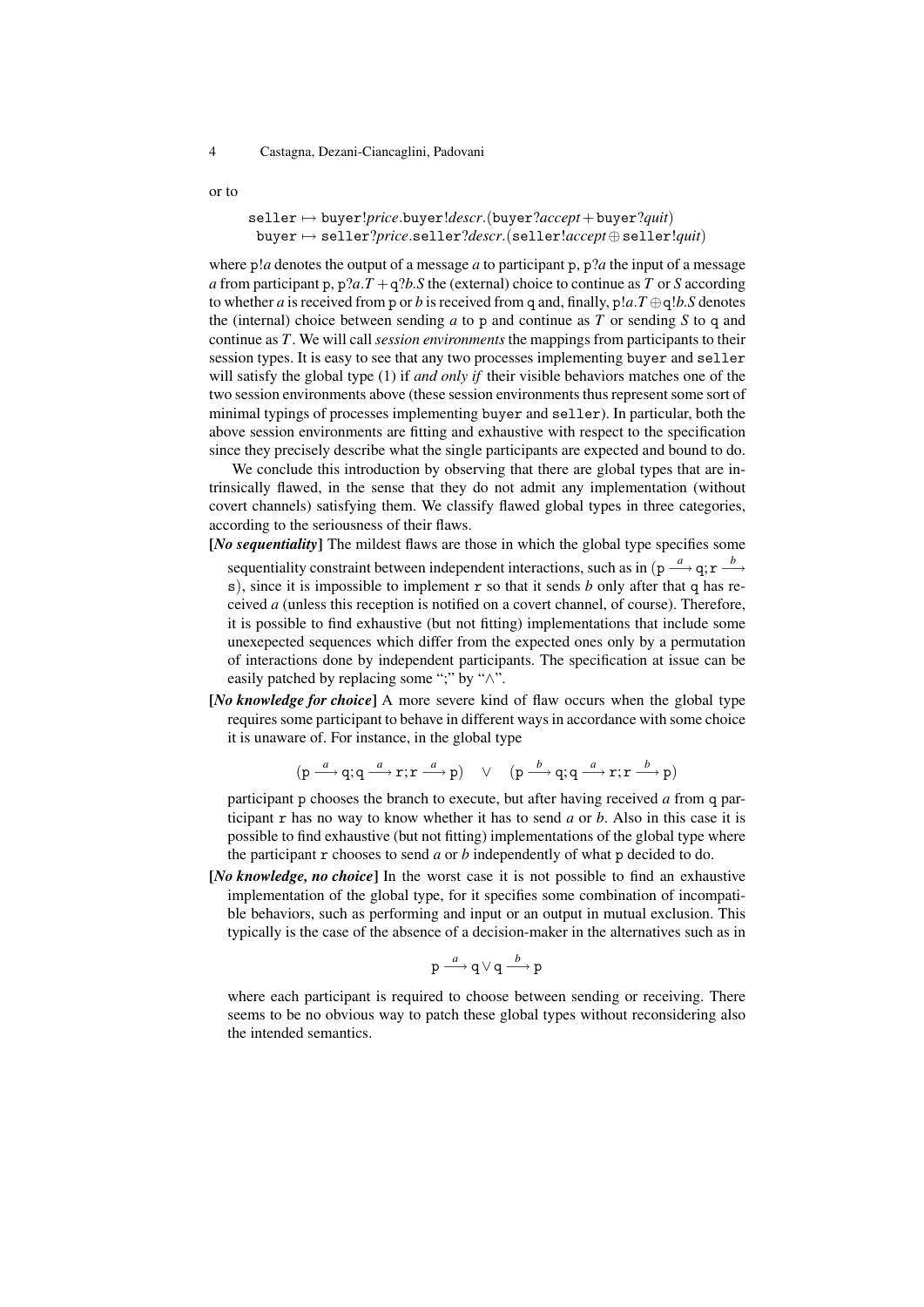Contributions and outline. A first contribution of this work is to introduce a streamlined language of global specifications—that we dub *global types* (Section 2)—and to relate it with *session environments* (Section 3), that is, with sets of independent, sequential, asynchronous *session types* to be type-checked against implementations. Global types are just regular expressions augmented with a shuffling operator and their semantics is defined in terms of finite sequences of interactions. The second contribution, which is a consequence of the chosen semantics of global types, is to ensure that every implementation of a global type preserves the possibility to reach a state where *every* participant has successfully terminated.

In Section 4 we study the relationship between global types and sessions. We do so by defining a projection operation that extracts from a global type *all* the (sets of) possible session types of its participants. This projection is useful not only to check the implementability of a global description (and, incidentally, to formally define the notions of errors informally described so far) but, above all, to relate in a compositional and modular way a global type with the sets of distributed processes that implement it. We also identify a class of well-formed global types whose projections need no covert channels. Interestingly, we are able to effectively characterize well-formed global types solely in terms of their semantics.

In Section 5 we present a projection algorithm for global types. The effective generation of all possible projections is impossible. The reason is that the projectability of a global type may rely on some global knowledge that is no longer available when working at the level of single session types: while in a global approach we can, say, add to some participant new synchronization offerts that, thanks to our global knowledge, we know will never be used, this cannot be done when working at the level of single participant. Therefore in order to work at the projected level we will use stronger assumptions that ensure a sound implementation in all possible contexts.

In Section 6 we show some limitations deriving from the use of the Kleene star operator in our language of global types, and we present one possible way to circumvent them. We conclude with an extended discussion on related work (Section 7) and a few final considerations (Section 8).

Proofs, more examples and an extended survey of related work were omitted and can be found in the long version available on the authors' home pages.

## 2 Global Types

In this section we define syntax and semantics of global types. We assume a set  $\mathscr A$  of *message types*, ranged over by *a*, *b*, . . . , and a set Π of *roles*, ranged over by p, q, . . . , which we use to uniquely identify the participants of a session; we let  $\pi$ , ... range over non-empty, finite sets of roles.

Global types, ranged over by  $\mathscr G$ , are the terms generated by the grammar in Table 1. Their syntax was already explained in Section 1 except for two novelties. First, we include a skip atom which denotes the unit of sequential composition (it plays the same role as the empty word in regular expressions). This is useful, for instance, to express optional interactions. Thus, if in our example we want the buyer to do at most one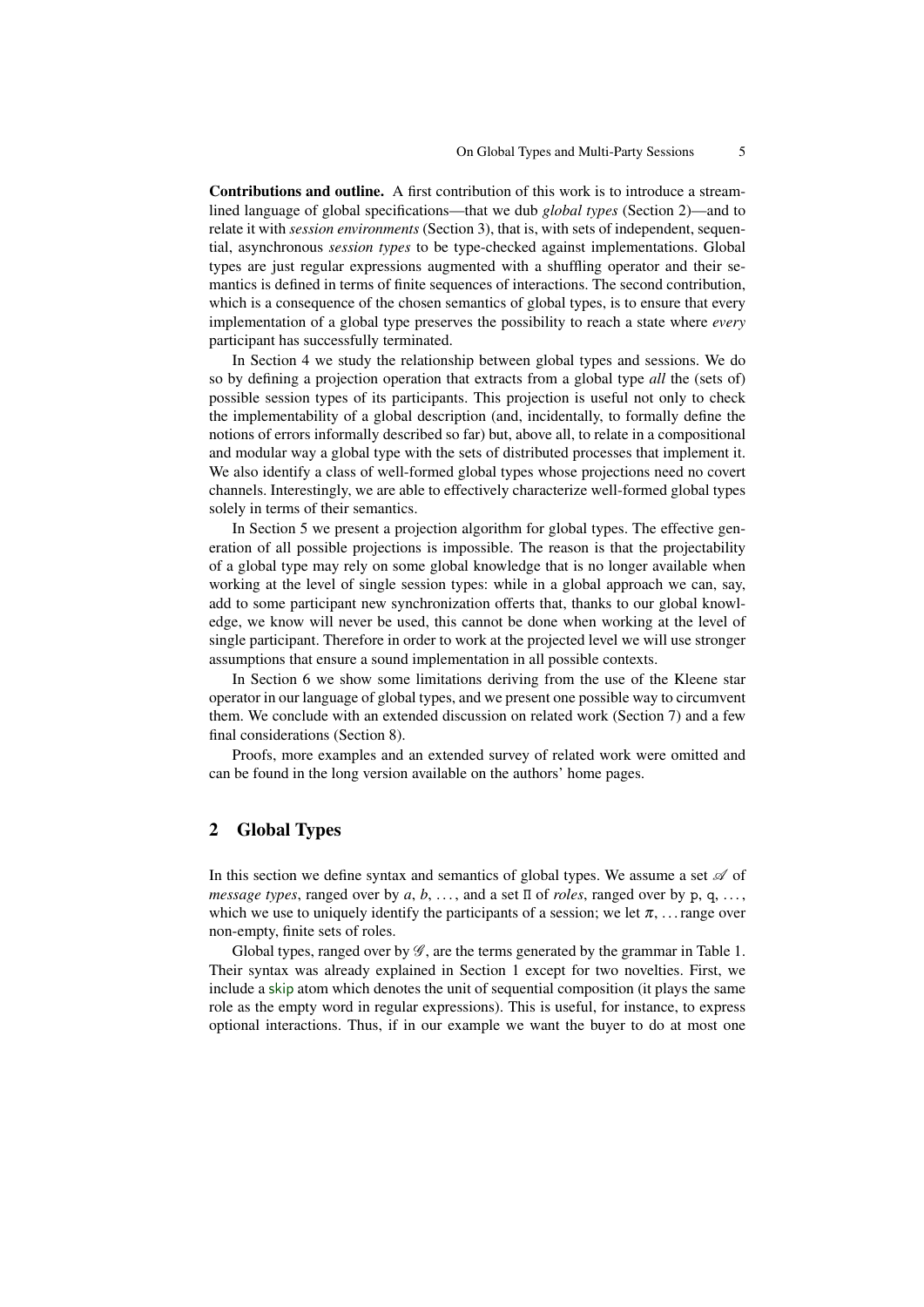| Ġ<br>$\mathrel{\mathop:}=$     | <b>Global Type</b> |                         |               |
|--------------------------------|--------------------|-------------------------|---------------|
| skip                           | (skip)             | $\pi \xrightarrow{u} p$ | (interaction) |
| $\mathscr{G}$ : $\mathscr{G}$  | (sequence)         | $ $ G $\wedge$ G        | (both)        |
| $\mathscr{G} \vee \mathscr{G}$ | (either)           | $\mathscr{G}^*$         | (star)        |

Table 1. Syntax of global types.

counteroffer instead of several ones, we just replace the starred line in (2) by

$$
(\texttt{buyer} \xrightarrow{offer} \texttt{self:} \texttt{self:} \xrightarrow{price} \texttt{buyer}) \lor \texttt{skip}
$$

which, using syntactic sugar of regular expressions, might be rendered as

$$
(\texttt{buyer} \xrightarrow{offer} \texttt{self:} \texttt{self:} \xrightarrow{price} \texttt{buyer})?
$$

Second, we generalize interactions by allowing a finite set of roles on the l.h.s. of interactions. Therefore,  $\pi \stackrel{a}{\longrightarrow} p$  denotes the fact that (the participant identified by) p waits for an *a* message from all of the participants whose tags are in  $\pi$ . We will write  $p \stackrel{a}{\longrightarrow} q$  as a shorthand for  $\{p\} \stackrel{a}{\longrightarrow} q$ .

To be as general as possible, one could also consider interactions of the form  $\pi \stackrel{a}{\longrightarrow}$  $\pi'$ , which could be used to specify broadcast communications between participants. It turns out that this further generalization is superfluous in our setting since the interaction  $\pi \stackrel{a}{\longrightarrow} \{p_i\}_{i \in I}$  can be encoded as  $\bigwedge_{i \in I} (\pi \stackrel{a}{\longrightarrow} p_i)$ . The encoding is made possible by the fact that communication is asynchronous and output actions are not blocking (see Section 3), therefore the order in which the participants in  $\pi$  send *a* to the p<sub>i</sub>'s is irrelevant. Vice versa, we will see that allowing sets of multiple senders enriches the expressiveness of the calculus, because  $\pi \stackrel{a}{\longrightarrow} p$  can be used to *join* different activities involving the participants in  $\pi \cup \{p\}$ , while  $\bigwedge_{i \in I} (p_i \stackrel{a}{\longrightarrow} q)$  represents *fork* of parallel activities. For example, we can represent two buyers waiting for both the price from a seller and the mortgage from a bank before deciding the purchase:

$$
(\text{select} \xrightarrow{price} \text{burger1} \land \text{bank} \xrightarrow{morigage} \text{buyer2});
$$
\n
$$
(\{\text{buyer1}, \text{buyer2}\} \xrightarrow{accept} \text{self} \land \{\text{buyer1}, \text{buyer2}\} \xrightarrow{accept} \text{bank})
$$
\n(3)

In general we will assume  $p \notin \pi$  for every interaction  $\pi \stackrel{a}{\longrightarrow} p$  occurring in a global type, that is, we forbid participants to send messages to themselves. For the sake of readability we adopt the following precedence of global type operators  $\longrightarrow$   $*$ ;  $\wedge \vee$ .

Global types denote languages of legal interactions that can occur in a multi-party session. These languages are defined over the alphabet of interactions

$$
\Sigma = \{ \pi \xrightarrow{a} \mathrm{p} \mid \pi \subset_{\text{fin}} \Pi, \mathrm{p} \in \Pi, \mathrm{p} \not\in \pi, a \in \mathscr{A} \}
$$

and we use  $\alpha$  as short for  $\pi \stackrel{a}{\longrightarrow} p$  when possible; we use  $\varphi, \psi, \ldots$  to range over strings in  $\Sigma^*$  and  $\varepsilon$  to denote the empty string, as usual. To improve readability we will sometimes use ";" to denote string concatenation.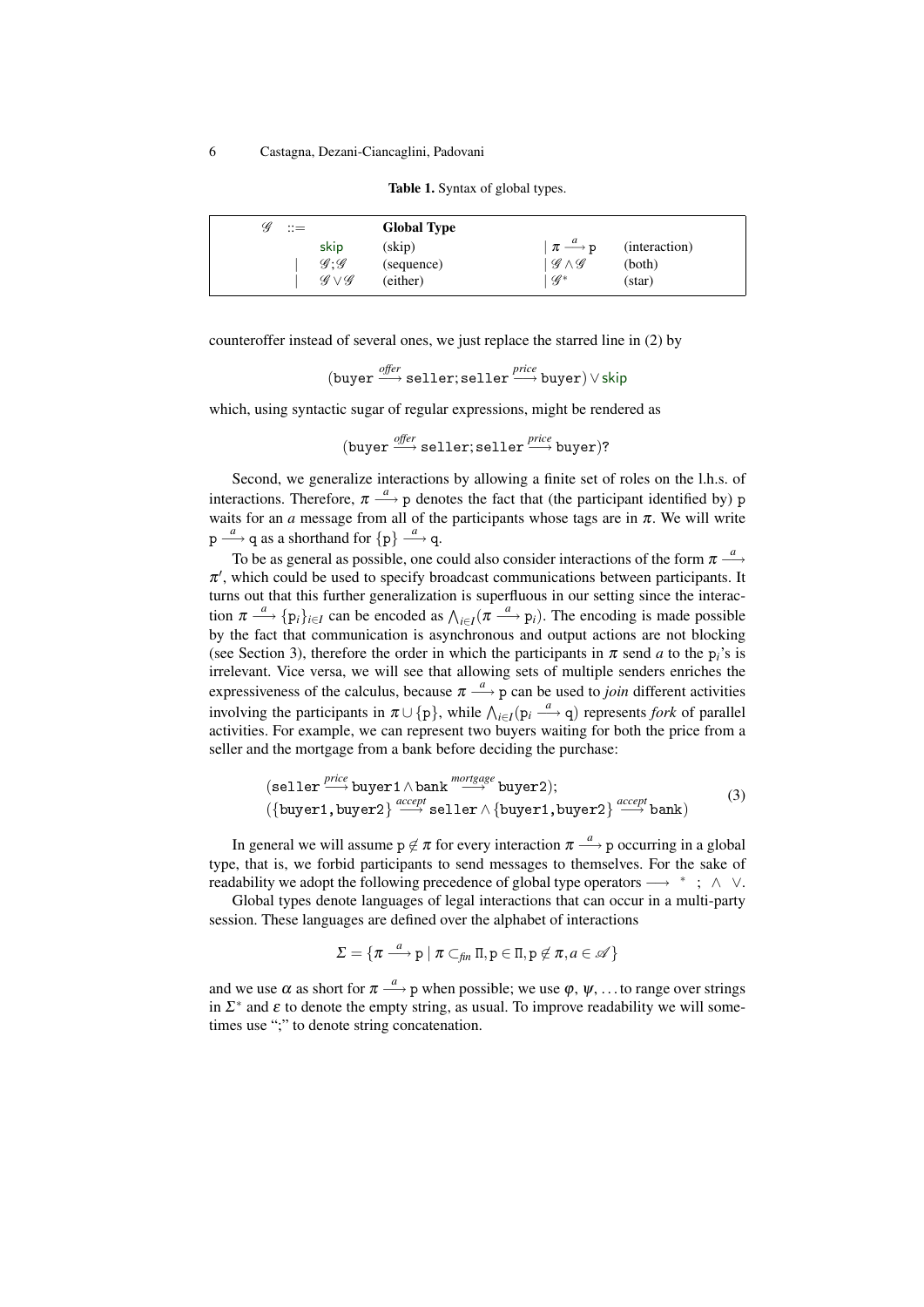In order to express the language of a global type having the shape  $\mathscr{G}_1 \wedge \mathscr{G}_2$  we need a standard shuffling operator over languages, which can be defined as follows:

**Definition 2.1** (shuffling). The shuffle of  $L_1$  and  $L_2$ , denoted by  $L_1 \sqcup L_2$ , is the language  $\emph{defined by:}\ \ L_1\sqcup\!\!\!\!\sqcup L_2\stackrel{\emph{def}}{=} \{\varphi_1\psi_1\cdots\varphi_n\psi_n\mid \varphi_1\cdots\varphi_n\in L_1\wedge\psi_1\cdots\psi_n\in L_2\}.$ 

Observe that, in  $L_1 \sqcup L_2$ , the order of interactions coming from one language is preserved, but these interactions can be interspersed with other interactions coming from the other language.

Definition 2.2 (traces of global types). *The set of* traces *of a global type is inductively defined by the following equations:*

$$
\begin{array}{ll}\mathrm{tr}(\mathrm{skip})=\{\epsilon\}&\mathrm{tr}(\mathscr{G}_1;\mathscr{G}_2)=\mathrm{tr}(\mathscr{G}_1)\mathrm{tr}(\mathscr{G}_2)&\mathrm{tr}(\mathscr{G}_1\vee\mathscr{G}_2)=\mathrm{tr}(\mathscr{G}_1)\cup\mathrm{tr}(\mathscr{G}_2)\\\mathrm{tr}(\pi\stackrel{a}{\longrightarrow}p)=\{\pi\stackrel{a}{\longrightarrow}p\}&\mathrm{tr}(\mathscr{G}^*)=(\mathrm{tr}(\mathscr{G}))^\star&\mathrm{tr}(\mathscr{G}_1\wedge\mathscr{G}_2)=\mathrm{tr}(\mathscr{G}_1)\sqcup\mathrm{tr}(\mathscr{G}_2)\end{array}
$$

where juxtaposition denotes concatenation and  $(\cdot)^*$  is the usual Kleene closure of reg*ular languages.*

Before we move on, it is worth noting that  $tr(\mathscr{G})$  is a regular language (recall that regular languages are closed under shuffling). Since a regular language is made of *finite strings*, we are implicitly making the assumption that a global type specifies interactions of finite length. This means that we are considering interactions of arbitraty length, but such that the termination of all the involved participants is always within reach. This is a subtle, yet radical change from other multi-party session theories, where infinite interactions are considered legal.

### 3 Multi-Party Sessions

We devote this section to the formal definition of the behavior of the participants of a multiparty session.

### 3.1 Session Types

We need an infinite set of recursion variables ranged over by *X*, ..., Pre-session types, ranged over by  $T$ ,  $S$ , ..., are the terms generated by the grammar in Table 2 such that all recursion variables are guarded by at least one input or output prefix. We consider pre-session types modulo associativity, commutativity, and idempotence of internal and external choices, fold/unfold of recursions and the equalities

$$
\pi!a.T \oplus \pi!a.S = \pi!a.(T \oplus S) \qquad \qquad \pi?a.T + \pi?a.S = \pi?a.(T + S)
$$

Pre-session types are behavioral descriptions of the participants of a multiparty session. Informally, end describes a successfully terminated party that no longer participates to a session. The pre-session type p!*a*.*T* describes a participant that sends an *a* message to participant  $p$  and afterwards behaves according to  $T$ ; the pre-session type  $\pi$ ?*a*.*T* describes a participant that waits for an *a* message from all the participants in  $\pi$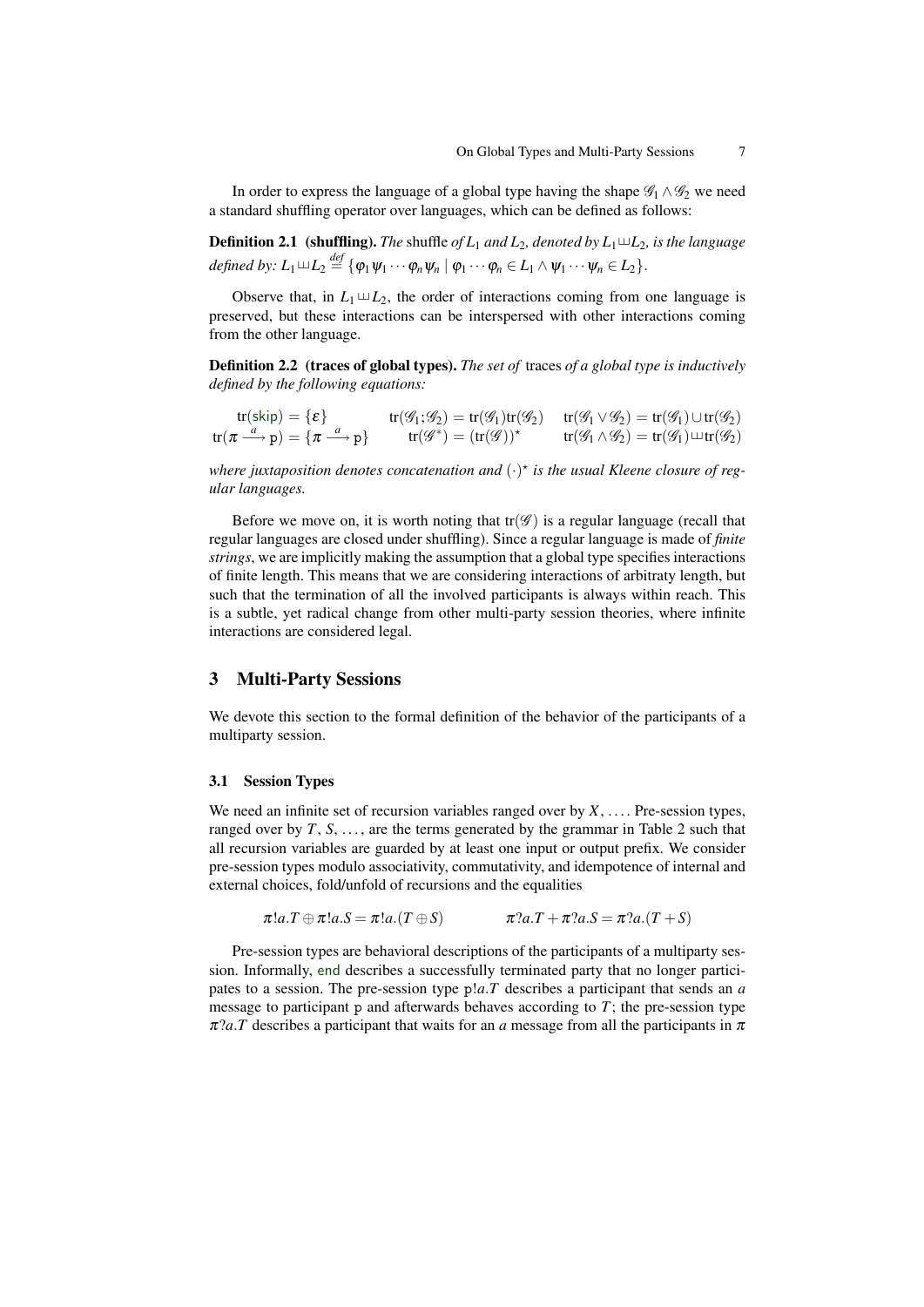| $T ::=$                  | <b>Pre-Session Type</b> |            |                   |
|--------------------------|-------------------------|------------|-------------------|
| end                      | (termination)           | X          | (variable)        |
| p!a.T                    | (output)                | $\pi$ ?a.T | (input)           |
| $T \oplus T$             | (internal choice)       | $T+T$      | (external choice) |
| $\operatorname{rec} X.T$ | (recursion)             |            |                   |

Table 2. Syntax of pre-session types.

and, upon arrival of the message, behaves according to *T*; we will usually abbreviate  $\{p\}$ ?*a.T* with p?*a.T*. Behaviors can be combined by means of behavioral choices  $\oplus$  and +: *T* ⊕*S* describes a participant that internally decides whether to behave according to *T* or *S*;  $T + S$  describes a participant that offers to the other participants two possible behaviors, *T* and *S*. The choice as to which behavior is taken depends on the messages sent by the other participant. In the following, we sometimes use *n*-ary versions of internal and external choices and write, for example,  $\bigoplus_{i=1}^{n} p_i! a_i \cdot T_i$  for  $p_1! a_1 \cdot T_1 \oplus \cdots \oplus p_n! a_n \cdot T_n$ and  $\sum_{i=1}^{n} \pi_i? a_i \cdot T_i$  for  $\pi_1? a_1 \cdot T_1 + \cdots + \pi_n? a_n \cdot T_n$ . As usual, terms *X* and rec *X*. *T* are used for describing recursive behaviors. As an example,  $\text{rec } X.(\text{p}*a*,X \oplus \text{p}*b*.end)$  describes a participant that sends an arbitrary number of *a* messages to p and terminates by sending a *b* message; dually, rec  $X.(p?a.X + p?b)$ .end) describes a participant that is capable of receiving an arbitrary number of *a* messages from p and terminates as soon a *b* message is received.

Session types are the pre-session types where internal choices are used to combine outputs, external choices are used to combine inputs, and the continuation after every prefix is uniquely determined by the prefix. Formally:

Definition 3.1 (session types). *A pre-session type T is a* session type *if either:*

- $-T =$ end, *or*
- $-T=\bigoplus_{i\in I}p_i!a_i.T_i$  and  $\forall i,j\in I$  we have that  $p_i!a_i=p_j!a_j$  implies  $i=j$  and each  $T_i$ *is a session type, or*
- $-T=\sum_{i\in I}\pi_i?a_i.T_i$  and  $\forall i,j\in I$  we have that  $\pi_i\subseteq \pi_j$  and  $a_i=a_j$  imply  $i=j$  and each *Ti is a session type.*

#### 3.2 Session Environments

A session environment is defined as the set of the session types of its participants, where each participant is uniquely identified by a role. Formally:

**Definition 3.2** (session environment). A session environment *(briefly, session) is a finite map*  $\{p_i : T_i\}_{i \in I}$ .

In what follows we use  $\Delta$  to range over sessions and we write  $\Delta \uplus \Delta'$  to denote the union of sessions, when their domains are disjoint.

To describe the operational semantics of a session we model an asynchronous form of communication where the messages sent by the participants of the session are stored within a *buffer* associated with the session. Each message has the form  $p \stackrel{a}{\longrightarrow} q$  describing the sender p, the receiver q, and the type *a* of message. Buffers, ranged over by B,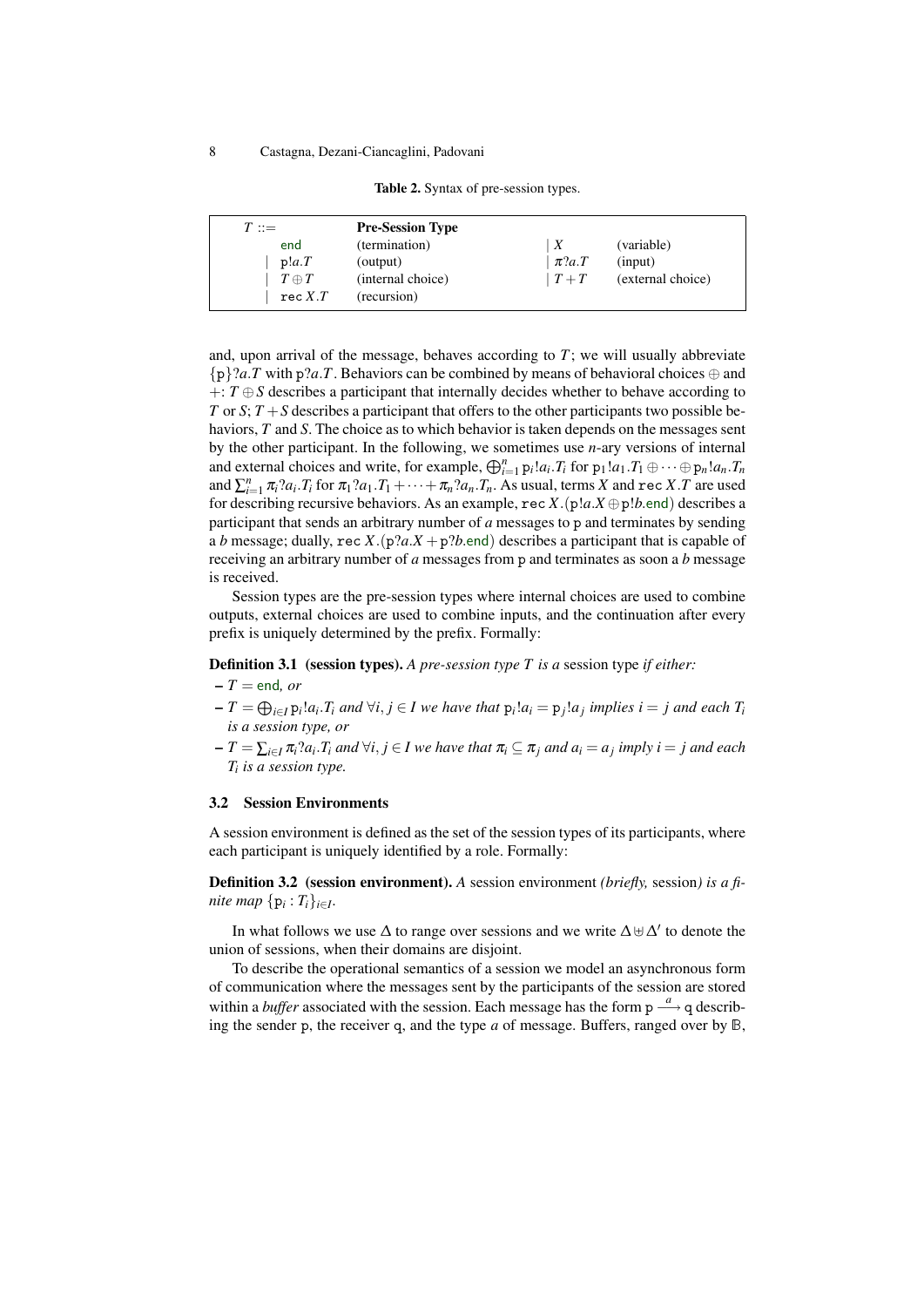..., are finite sequences  $p_1 \stackrel{a_1}{\longrightarrow} q_1 :: \cdots :: p_n \stackrel{a_n}{\longrightarrow} q_n$  of messages considered modulo the least congruence  $\simeq$  over buffers such that:

$$
p \xrightarrow{a} q :: p' \xrightarrow{b} q' \simeq p' \xrightarrow{b} q' :: p \xrightarrow{a} q \qquad \text{for } p \neq p' \text{ or } q \neq q'
$$

that is, we care about the order of messages in the buffer only when these have both the same sender and the same receiver. In practice, this corresponds to a form of communication where each pair of participants of a multiparty session is connected by a distinct FIFO buffer.

There are two possible reductions of a session:

$$
\mathbb{B}\S \{p: \bigoplus_{i \in I} p_i! a_i.T_i\} \uplus \Delta \longrightarrow (p \xrightarrow{a_k} p_k) :: \mathbb{B}\S \{p: T_k\} \uplus \Delta \qquad (\text{ker})
$$

$$
\mathbb{B}::(p_i \stackrel{a}{\longrightarrow} p)_{i \in I} \, \S \, \{p : \sum_{j \in J} \pi_j ? a_j . T_j\} \uplus \Delta \xrightarrow{\pi_k \stackrel{a}{\longrightarrow} p} \mathbb{B} \, \S \, \{p : T_k\} \uplus \Delta \qquad \qquad \left(\begin{matrix} k \in J & a_k = a \\ \pi_k = \{p_i | i \in I\} \end{matrix}\right)
$$

The first rule describes the effect of an output operation performed by participant p, which stores the message p  $\frac{a_k}{\rightarrow} p_k$  in the buffer and leaves participant p with a residual session type  $T_k$  corresponding to the message that has been sent. The second rule describes the effect of an input operation performed by participant p. If the buffer contains enough messages of type  $a$  coming from all the participants in  $\pi_k$ , those messages are removed from the buffer and the receiver continues as described in *T<sup>k</sup>* . In this rule we decorate the reduction relation with  $\pi_k \stackrel{a}{\longrightarrow} p$  that describes the occurred interaction (as we have already remarked, we take the point of view that an interaction is completed when messages are received). This decoration will allow us to relate the behavior of an implemented session with the traces of a global type (see Definition 2.2). We adopt some conventional notation: we write  $\Longrightarrow$  for the reflexive, transitive closure of  $\longrightarrow$ ; we write  $\stackrel{\alpha}{\Longrightarrow}$  for the composition  $\Longrightarrow \stackrel{\alpha}{\Longrightarrow}$  and  $\stackrel{\alpha_1 \cdots \alpha_n}{\Longrightarrow}$  for the composition  $\stackrel{\alpha_1}{\Longrightarrow} \cdots \stackrel{\alpha_n}{\Longrightarrow}$ .

We can now formally characterize the "correct sessions" as those in which, no matter how they reduce, it is always possible to reach a state where all of the participants are successfully terminated and the buffer has been emptied.

**Definition 3.3** (live session). We say that  $\Delta$  *is a* live session *if*  $\epsilon \s$ ,  $\Delta \stackrel{\varphi}{\Longrightarrow} \mathbb{B} \s$ ,  $\Delta'$  *implies*  $\mathbb{B} \mathcal{L} \triangleleft \xrightarrow{\Psi} \varepsilon \mathcal{L} \mathcal{L} \left\{ \mathbf{p}_i : \mathsf{end} \right\} _{i \in I} \text{ for some } \Psi.$ 

We adopt the term "live session" to emphasize the fact that Definition 3.3 states a *liveness property*: every finite computation  $\varepsilon, \Delta \xrightarrow{\phi} \mathbb{B} \S \Delta'$  can always be extended to a successful computation  $\varepsilon$ ,  $\frac{\phi}{\sqrt{2}} \in \mathbb{B}$ ,  $\frac{\psi}{\sqrt{2}} \in \mathbb{S}$ ,  $\{p_i : \text{end}\}_{i \in I}$ . This is stronger than the progress property enforced by other multiparty session type theories, where it is only required that a session must never get stuck (but it is possible that some participants starve for messages that are never sent). As an example, the session

$$
\Delta_1 = \{p : \text{rec } X. (q!a.X \oplus q!b.\text{end}) , q : \text{rec } Y. (p?a.Y + p?b.\text{end})\}
$$

is alive because, no matter how many *a* messages p sends, q can receive all of them and, if p chooses to send a *b* message, the interaction terminates successfully for both p and q. This example also shows that, despite the fact that session types describe finite-state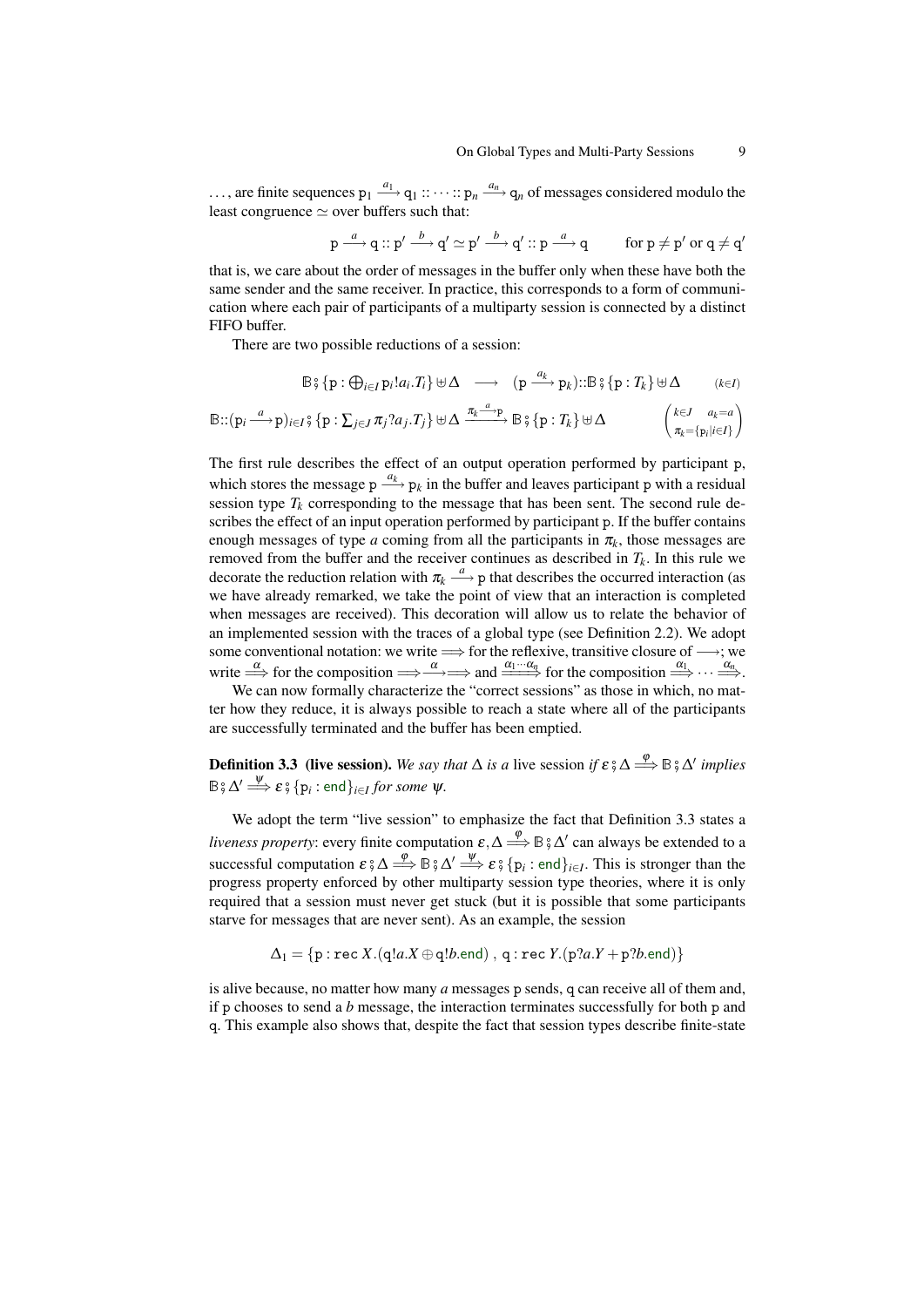processes, the session  $\Delta_1$  is not finite-state, in the sense that the set of configurations  $\{(\mathbb{B} \circ \Delta') \mid \exists \varphi, \mathbb{B}, \Delta' : \varepsilon \circ \Delta_1 \xrightarrow{\varphi} \mathbb{B} \circ \Delta' \}$  is infinite. This happens because there is no<br>bound on the size of the buffer and an arbitrary number of a massages sent by p can bound on the size of the buffer and an arbitrary number of *a* messages sent by p can accumulate in B before q receives them. As a consequence, the fact that a session is alive cannot be established in general by means of a brute force algorithm that checks every reachable configuration. By contrast, the session

$$
\Delta_2 = \{ \texttt{p} : \texttt{rec } X. \texttt{q}.a.X \; , \; \texttt{q} : \texttt{rec } Y. \texttt{p}.a.Y \}
$$

which is normally regarded correct in other session type theories, is not alive because there is no way for p and q to reach a successfully terminated state. The point is that hitherto correctness of session was associated to progress (*ie*, the system is never stuck). This is a weak notion of correctness since, for instance the session  $\Delta_2 \uplus {\tau : p?c$  end satisfies progress even though role  $r$  starves waiting for its input. While in this example starvation is clear since no *c* message is ever sent, determining starvation is in general more difficult, as for

$$
\Delta_3=\left\{\texttt{p:rec}\ X.\texttt{q}!a.\texttt{q}!b.X\ ,\ \texttt{q:rec}\ Y.(\texttt{p}?a.\texttt{p}?b.Y+\texttt{p}?b.r!c.\texttt{end}\right),\ \texttt{r:q?c.end}\right\}
$$

which satisfies progress, where every input corresponds to a compatible output, and viceversa, but which is not alive.

We can now define the traces of a session as the set of sequences of interactions that can occur in every possible reduction. It is convenient to define the traces of an incorrect *(ie, non-live)* session as the empty set (observe that  $tr(\mathscr{G}) \neq \emptyset$  for every  $\mathscr{G}$ ).

#### Definition 3.4 (session traces).

$$
\operatorname{tr}(\Delta) \stackrel{\text{def}}{=} \begin{cases} \{\varphi \mid \varepsilon \, ; \Delta \stackrel{\varphi}{\Longrightarrow} \varepsilon \, ; \{p_i : \text{end}\}_{i \in I} \} & \text{if } \Delta \text{ is a live session} \\ \emptyset & \text{otherwise} \end{cases}
$$

It is easy to verify that  $tr(\Delta_1) = tr((p \xrightarrow{a} q)^*; p \xrightarrow{b} q)$  while  $tr(\Delta_2) = tr(\Delta_3) = \emptyset$ since neither  $\Delta_2$  nor  $\Delta_3$  is a live session.

## 4 Semantic projection

In this section we show how to project a global type to the session types of its participants —*ie*, to a session— in such a way that the projection is correct with respect to the global type. Before we move on, we must be more precise about what we mean by correctness of a session  $\Delta$  with respect to a global type  $\mathscr G$ . In our setting, correctness refers to some relationship between the traces of  $\Delta$  and those of  $\mathscr G$ . In general, however, we cannot require that  $\mathscr G$  and  $\Delta$  have exactly the same traces: when projecting  $\mathscr{G}_1 \wedge \mathscr{G}_2$  we might need to impose a particular order in which the interactions specified by  $\mathscr{G}_1$  and  $\mathscr{G}_2$  must occur (shuffling condition). At the same time, asking only  $tr(\Delta) \subseteq tr(\mathscr{G})$  would lead us to immediately loose the exhaustivity property, since for instance  $\{p : q!a$  end,  $q : p?a$  end} would implement  $p \stackrel{a}{\longrightarrow} q \vee p \stackrel{b}{\longrightarrow} q$  even though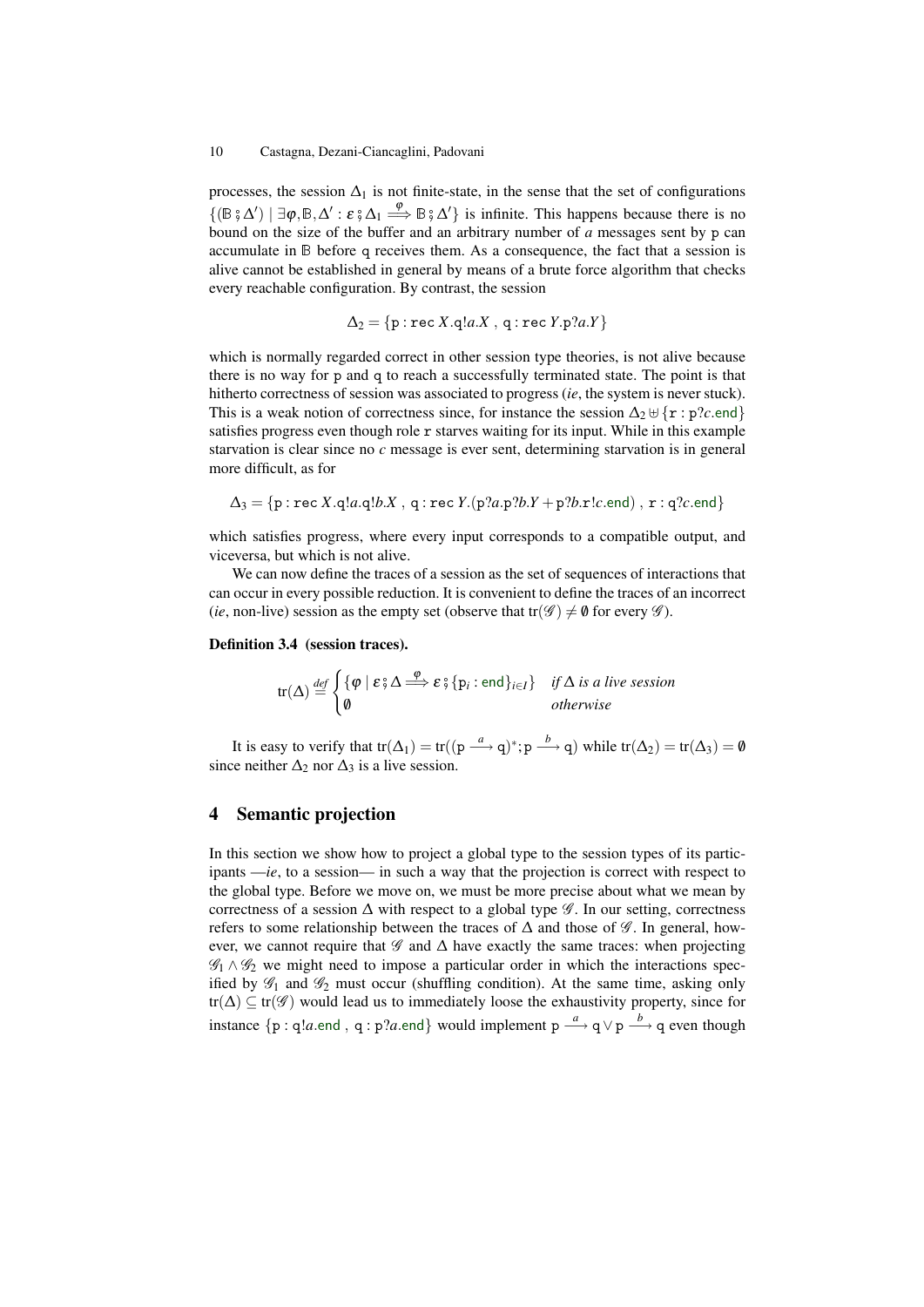|                                                                                                                      | $(SP-SKIP)$                                                                                                                                                                   |
|----------------------------------------------------------------------------------------------------------------------|-------------------------------------------------------------------------------------------------------------------------------------------------------------------------------|
|                                                                                                                      | $\Delta \vdash$ skip $\triangleright \Delta$                                                                                                                                  |
| (SP-ACTION)                                                                                                          |                                                                                                                                                                               |
|                                                                                                                      | $\{p_i: T_i\}_{i\in I} \cup \{p: T\} \cup \Delta \vdash \{p_i\}_{i\in I} \stackrel{a}{\longrightarrow} p \triangleright \{p_i:p!a.T_i\}_{i\in I} \cup \{p: \{p_i\}_{i\in I}.$ |
| (SP-SEQUENCE)                                                                                                        | (SP-ALTERNATIVE)                                                                                                                                                              |
| $\Delta \vdash \mathscr{G}_2 \triangleright \Delta' \qquad \Delta' \vdash \mathscr{G}_1 \triangleright \Delta''$     | $\Delta \vdash \mathscr{G}_1 \triangleright \{\mathsf{p}:T_1\} \uplus \Delta' \qquad \Delta \vdash \mathscr{G}_2 \triangleright \{\mathsf{p}:T_2\} \uplus \Delta'$            |
| $\Delta \vdash \mathscr{G}_1; \mathscr{G}_2 \triangleright \Delta''$                                                 | $\Delta \vdash \mathscr{G}_1 \vee \mathscr{G}_2 \triangleright \{\mathsf{p}: T_1 \oplus T_2\} \uplus \Delta'$                                                                 |
| (SP-ITERATION)                                                                                                       | (SP-SUBSUMPTION)                                                                                                                                                              |
| $\{\mathbf p: T_1 \oplus T_2\} \boxplus \Delta \vdash \mathscr{G} \triangleright \{\mathbf p: T_1\} \boxplus \Delta$ | $\Delta \vdash \mathscr{G}' \triangleright \Delta'$ $\mathscr{G}' \leqslant \mathscr{G}$<br>$\Delta'' \leq \Delta'$                                                           |
| $\{p: T_2\} \boxplus \Delta \vdash \mathscr{G}^* \triangleright \{p: T_1 \oplus T_2\} \boxplus \Delta$               | $\Lambda \vdash \mathscr{G} \triangleright \Lambda''$                                                                                                                         |

Table 3. Rules for semantic projection.

the implementation systematically exhibits only one ( $p \stackrel{a}{\longrightarrow} q$ ) of the specified alternative behaviors. In the end, we say that  $\Delta$  is a correct implementation of  $\mathscr G$  if: first, every trace of  $\Delta$  is a trace of  $\mathscr G$  (*soundness*); second, every trace of  $\mathscr G$  is the permutation of a trace of ∆ (*completeness*). Formally:

$$
\operatorname{tr}(\Delta) \subseteq \operatorname{tr}(\mathscr{G}) \subseteq \operatorname{tr}(\Delta)^\circ
$$

where  $L^{\circ}$  is the closure of *L* under arbitrary permutations of the strings in *L*:

 $L^{\circ} \stackrel{\text{def}}{=} {\alpha_1 \cdots \alpha_n \mid \text{there exists a permutation } \sigma \text{ such that } \alpha_{\sigma(1)} \cdots \alpha_{\sigma(n)} \in L}$ 

Since these relations between languages (of traces) play a crucial role, it is convenient to define a suitable pre-order relation:

**Definition 4.1** (implementation pre-order). We let  $L_1 \le L_2$  if  $L_1 \subseteq L_2 \subseteq L_1^{\circ}$  and ex*tend it to global types and sessions in the natural way, by considering the corresponding sets of traces. Therefore, we write*  $\Delta \leqslant \mathcal{G}$  *if*  $tr(\Delta) \leqslant tr(\mathcal{G})$ *.* 

It is easy to see that soundness and completeness respectively formalize the notions of fitness and exhaustivity that we have outlined in the introduction. For what concerns the remaining three properties listed in the introduction (*ie*, sequentiality, alternativeness, and shuffling), they are entailed by the formalization of the semantics of a global type in terms of its traces (Definition 2.2). In particular, we have that soundness implies sequentiality and alternativeness, while completeness implies shuffling. Therefore, in the formal treatment that follows we will focus on soundness and completeness as to the only characterizing properties connecting sessions and global types. The relation  $\Delta \leqslant \mathscr{G}$  summarizes the fact that  $\Delta$  is both sound and complete with respect to  $\mathscr{G}$ , namely that  $\Delta$  is a correct implementation of the specification  $\mathscr{G}$ .

Table 3 presents our rules to build the projections of global types. Projecting a global type basically means compiling it to an "equivalent" set of session types. Since the source language (global types) is equipped with sequential composition while the target language (session types) is not, it is convenient to parameterize projection on a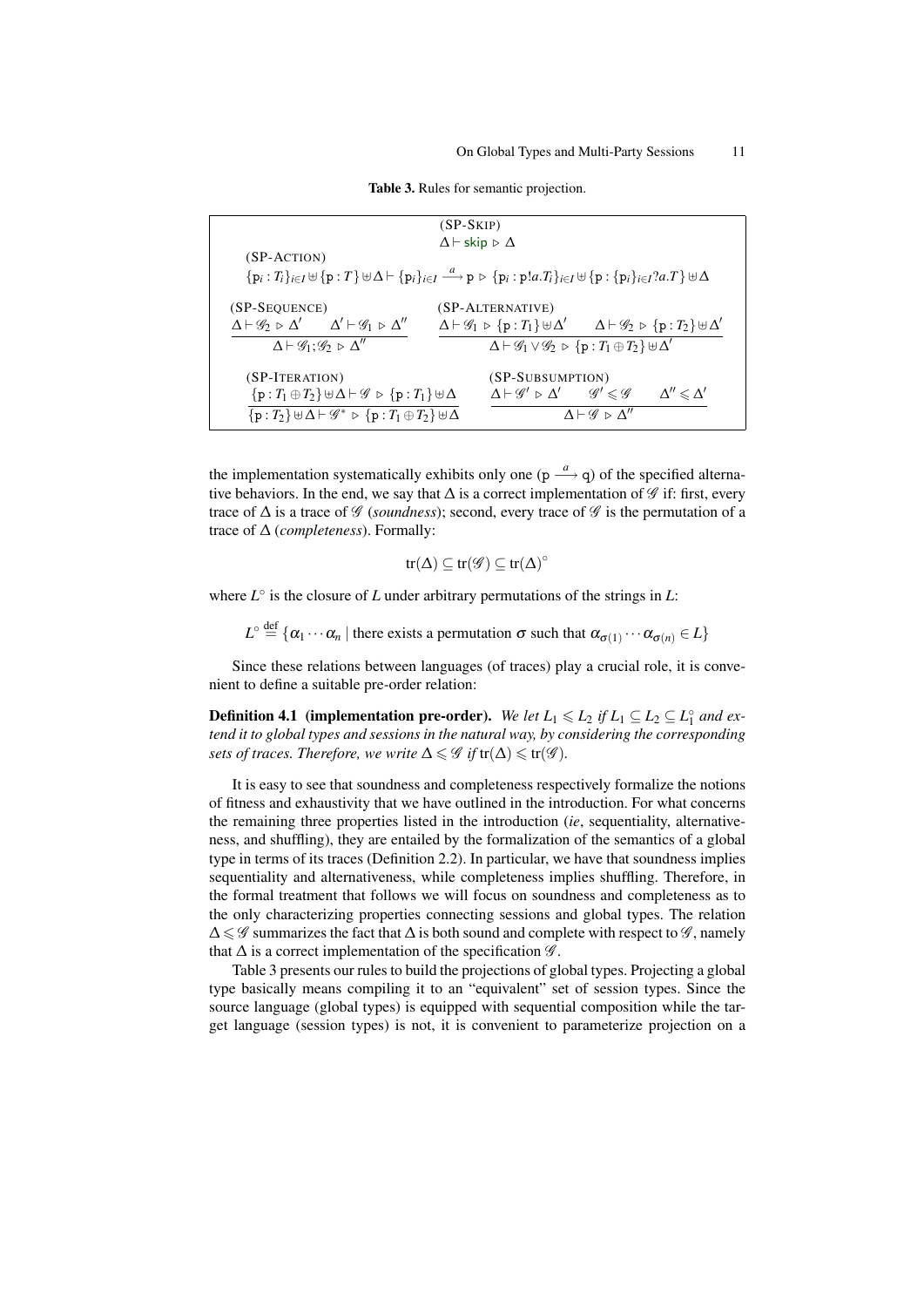continuation, *ie*, we consider judgments of the shape:

$$
\Delta \vdash \mathscr{G} \, \triangleright \, \Delta'
$$

meaning that if  $\Delta$  is the projection of some  $\mathscr{G}'$ , then  $\Delta'$  is the projection of  $\mathscr{G}$ ;  $\mathscr{G}'$ . This immediately gives us the rule (SP-SEQUENCE). We say that  $\Delta'$  is a *projection* of  $\mathcal G$ with *continuation* ∆.

The projection of an *interaction*  $\pi \stackrel{a}{\longrightarrow} p$  adds p!*a* in front of the session type of all the roles in  $\pi$ , and  $\pi$ ?*a* in front of the session type of p (rule (SP-ACTION)). For example we have:

$$
\{p:\text{end},q:\text{end}\}\vdash p \stackrel{a}{\longrightarrow} q \triangleright \{p:q!a.\text{end},\ q:p?a.\text{end}\}
$$

An *alternative*  $\mathscr{G}_1 \vee \mathscr{G}_2$  (rule (SP-ALTERNATIVE)) can be projected only if there is a participant p that actively chooses among different behaviors by sending different messages, while all the other participants must exhibit the same behavior in both branches. The subsumption rule (SP-SUBSUMPTION) can be used to fulfil this requirement in many cases. For example we have  $\Delta_0 \vdash p \stackrel{a}{\longrightarrow} q \triangleright \{p : q!a$ .end, q : p?*a*.end} and  $\Delta_0 \vdash p \stackrel{b}{\longrightarrow} q\ \triangleright\ \{p:q!b.\textsf{end},q:p?b.\textsf{end}\},$  where  $\Delta_0=\{p:\textsf{end},q:\textsf{end}\}.$  In order to project p  $\stackrel{a}{\longrightarrow} q \vee p \stackrel{b}{\longrightarrow} q$  with continuation  $\Delta_0$  we derive first by subsumption  $\Delta_0 \vdash p \stackrel{a}{\longrightarrow} q \mathrel{\triangleright} \{p : q!a.$ end  $, \, q : T\}$  and  $\Delta_0 \vdash p \stackrel{b}{\longrightarrow} q \mathrel{\triangleright} \{p : q!b.$ end  $, \, q : T\}$  where  $T = p$ ?*a*.end + p?*b*.end. Then we obtain

$$
\Delta_0 \vdash \mathtt{p} \stackrel{a}{\longrightarrow} \mathtt{q} \lor \mathtt{p} \stackrel{b}{\longrightarrow} \mathtt{q} \mathrel{\triangleright} \{\mathtt{p} \mathbin{:} \mathtt{q}!a.\mathtt{end} \oplus \mathtt{q}!b.\mathtt{end} \ , \ \mathtt{q}:T \}
$$

Notice that rule (SP-ALTERNATIVE) imposes that in alternative branches there must be one *and only one* participant that takes the decision. For instance, the global type

$$
\{\mathrm{p},\mathrm{q}\} \stackrel{a}{\longrightarrow} \mathrm{r} \ \lor \ \{\mathrm{p},\mathrm{q}\} \stackrel{b}{\longrightarrow} \mathrm{r}
$$

cannot be projected since we would need a covert channel for p to agree with q about whether to send to r the message *a* or *b*.

To project a *starred* global type we also require that one participant p chooses between repeating the loop or exiting by sending messages, while the session types of all other participants are unchanged. If  $T_1$  and  $T_2$  are the session types describing the behavior of p when it has respectively decided to perform one more iteration or to terminate the iteration, then  $T_1 \oplus T_2$  describes the behavior of p before it takes the decision. The projection rule requires that one execution of  $\mathscr G$  followed by the choice between  $T_1$  and  $T_2$  projects in a session with type  $T_1$  for p. This is possible only if  $T_1$  is a recursive type, as expected, and it is the premise of rule (SP-ITERATION). For example if  $T_1 =$  q! $a$ .rec  $X$ .(q! $a$ . $X$   $\oplus$  q! $b$ .end),  $T_2 =$  q! $b$ .end, and  $S =$  rec  $Y$ .(p? $a$ . $Y +$  p? $b$ .end) we can derive  $\{p : T_1 \oplus T_2, q : S\} \vdash p \stackrel{a}{\longrightarrow} q \triangleright \{p : T_1, q : S\}$  and then

$$
\{p:T_2,q:S\} \vdash (p \stackrel{a}{\longrightarrow} q)^* \, \triangleright \, \{p:T_1 \oplus T_2, \ q:S\}
$$

Notably there is no rule for "∧", the *both* constructor. We deal with this constructor by observing that all interleavings of the actions in  $\mathscr{G}_1$  and  $\mathscr{G}_2$  give global types  $\mathscr{G}$  such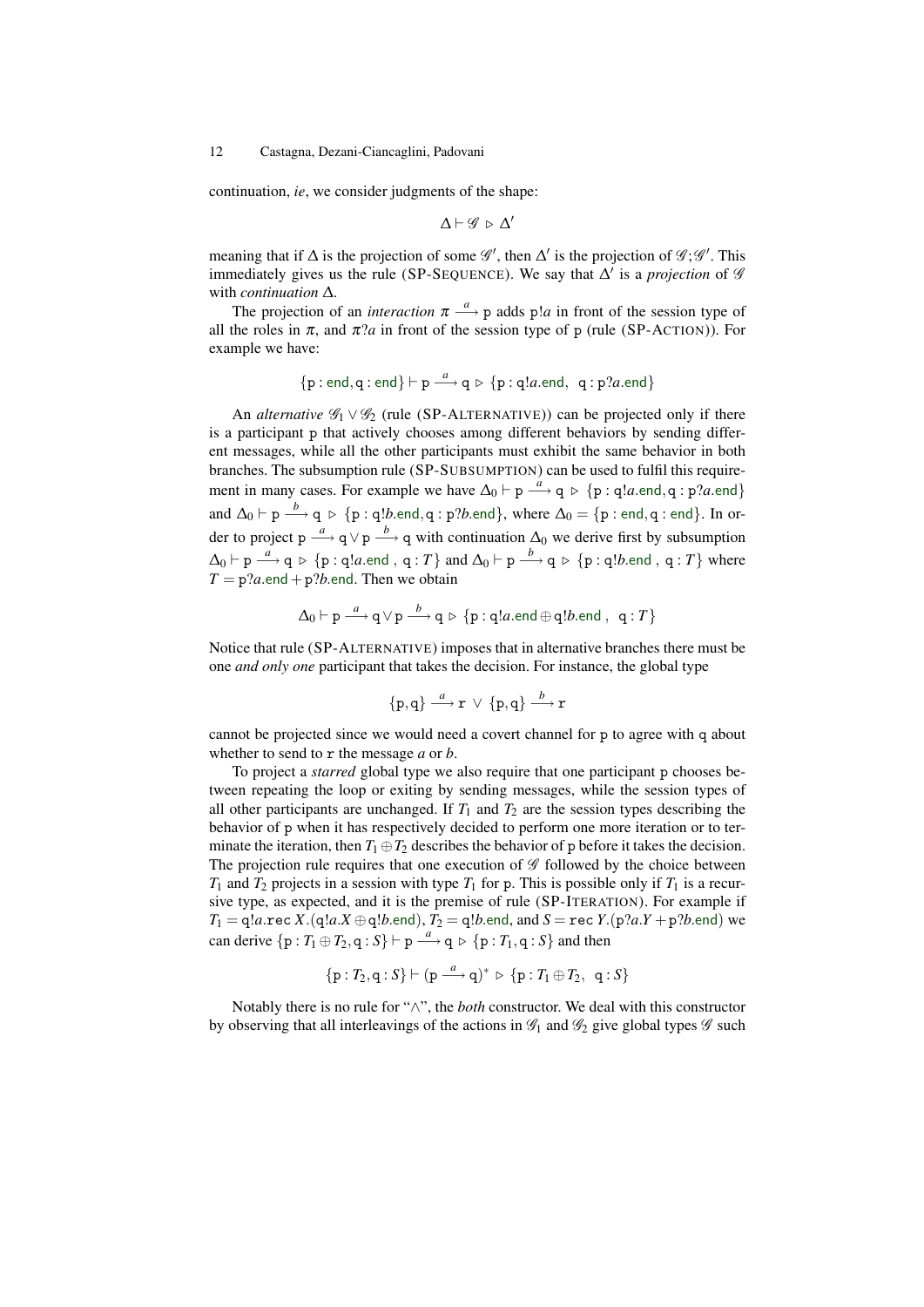that  $\mathscr{G} \leq \mathscr{G}_1 \wedge \mathscr{G}_2$ , and therefore we can use the subsumption rule to eliminate every occurrence of  $\wedge$ . For example, to project the global type p  $\stackrel{a}{\longrightarrow} q \wedge r \stackrel{b}{\longrightarrow} s$  we can use  $p \stackrel{a}{\longrightarrow} q; r \stackrel{b}{\longrightarrow} s$ : since the two actions that compose both global types have disjoint participants, then the projections of these global types (as well as that of  $r \stackrel{b}{\longrightarrow} s$ ;  $p \stackrel{a}{\longrightarrow}$ q) will have exactly the same set of traces.

Other interesting examples of subsumptions useful for projecting are

r

$$
\texttt{r}\overset{b}{\longrightarrow} \texttt{p}; \texttt{p}\overset{a}{\longrightarrow} \texttt{q} \leqslant (\texttt{p}\overset{a}{\longrightarrow} \texttt{q}; \texttt{r}\overset{b}{\longrightarrow} \texttt{p}) \vee (\texttt{r}\overset{b}{\longrightarrow} \texttt{p}; \texttt{p}\overset{a}{\longrightarrow} \texttt{q}) \qquad (4)
$$

$$
\stackrel{b}{\longrightarrow} \mathrm{p}; (\mathrm{p} \stackrel{a}{\longrightarrow} \mathrm{q} \vee \mathrm{p} \stackrel{b}{\longrightarrow} \mathrm{q}) \leqslant (\mathrm{r} \stackrel{b}{\longrightarrow} \mathrm{p}; \mathrm{p} \stackrel{a}{\longrightarrow} \mathrm{q}) \vee (\mathrm{r} \stackrel{b}{\longrightarrow} \mathrm{p}; \mathrm{p} \stackrel{b}{\longrightarrow} \mathrm{q}) \hspace{1cm} (5)
$$

In (4) the  $\leq$ -larger global type describes the shuffling of two interactions, therefore we can project one particular ordering still preserving completeness. In (5) we take advantage of the flat nature of traces to push the  $\vee$  construct where the choice is actually being made.

We are interested in projections without continuations, that is, in judgments of the shape  $\{p_i : \text{end} \mid p_i \in \mathscr{G}\}\vdash \mathscr{G} \circ \Delta$  (where  $p \in \mathscr{G}$  means that p occurs in  $\mathscr{G}$ ) which we shortly will write as

 $\vdash \mathscr{G} \triangleright \Delta$ 

The mere existence of a projection does not mean that the projection behaves as specified in the global type. For example, we have

 $\vdash$  p  $\stackrel{a}{\longrightarrow}$  q;r  $\stackrel{a}{\longrightarrow}$  s  $\triangleright$  {p : q!*a*.end, q : p?*a*.end, r : s!*a*.end, s : r?*a*.end}

but the projection admits also the trace  $r \stackrel{a}{\longrightarrow} s$ ;  $p \stackrel{a}{\longrightarrow} q$  which is not allowed by the global type. Clearly the problem resides in the global type, which tries to impose a temporal ordering between interactions involving disjoint participants. What we want, in accordance with the traces of a global type  $\mathcal{G}_1$ ;  $\mathcal{G}_2$ , is that no interaction in  $\mathcal{G}_2$  can be completed before all the interactions in  $\mathcal{G}_1$  are completed. More in details:

- $-\infty$  an action  $\pi \stackrel{a}{\longrightarrow} p$  is completed when the participant p has received the message *a* from all the participants in  $\pi$ ;
- $-\text{ if } \varphi; \pi \stackrel{a}{\longrightarrow} \text{p}; \pi' \stackrel{b}{\longrightarrow} \text{p'}; \psi \text{ is a trace of a global type, then either the action } \pi' \stackrel{b}{\longrightarrow} \text{p'}$ cannot be completed before the action  $\pi \stackrel{a}{\longrightarrow} p$  is completed, or they can be executed in any order. The first case requires p to be either  $p'$  or a member of  $\pi'$ , in the second case the set of traces must also contain the trace  $\varphi$ ;  $\pi' \stackrel{b}{\longrightarrow} p'$ ;  $\pi \stackrel{a}{\longrightarrow} p$ ;  $\psi$ .

This leads us to the following definition of well-formed global type.

Definition 4.2 (well-formed global type). *We say that a set of traces L is* well formed *if*  $\varphi; \pi \stackrel{a}{\longrightarrow} {\rm p}; \pi' \stackrel{b}{\longrightarrow} {\rm p}'; \psi \in L$  implies either  ${\rm p} \in \pi' \cup \{{\rm p'}\}$  or  $\varphi; \pi' \stackrel{b}{\longrightarrow} {\rm p'}; \pi \stackrel{a}{\longrightarrow} {\rm p}; \psi \in L$ . *We say that a global type*  $\mathscr G$  *is* well formed *if so is* tr( $\mathscr G$ )*.* 

It is easy to decide well-formedness of an arbitrary global type  $\mathscr G$  by building in a standard way the automaton that recognises the language of traces generated by  $\mathscr{G}$ .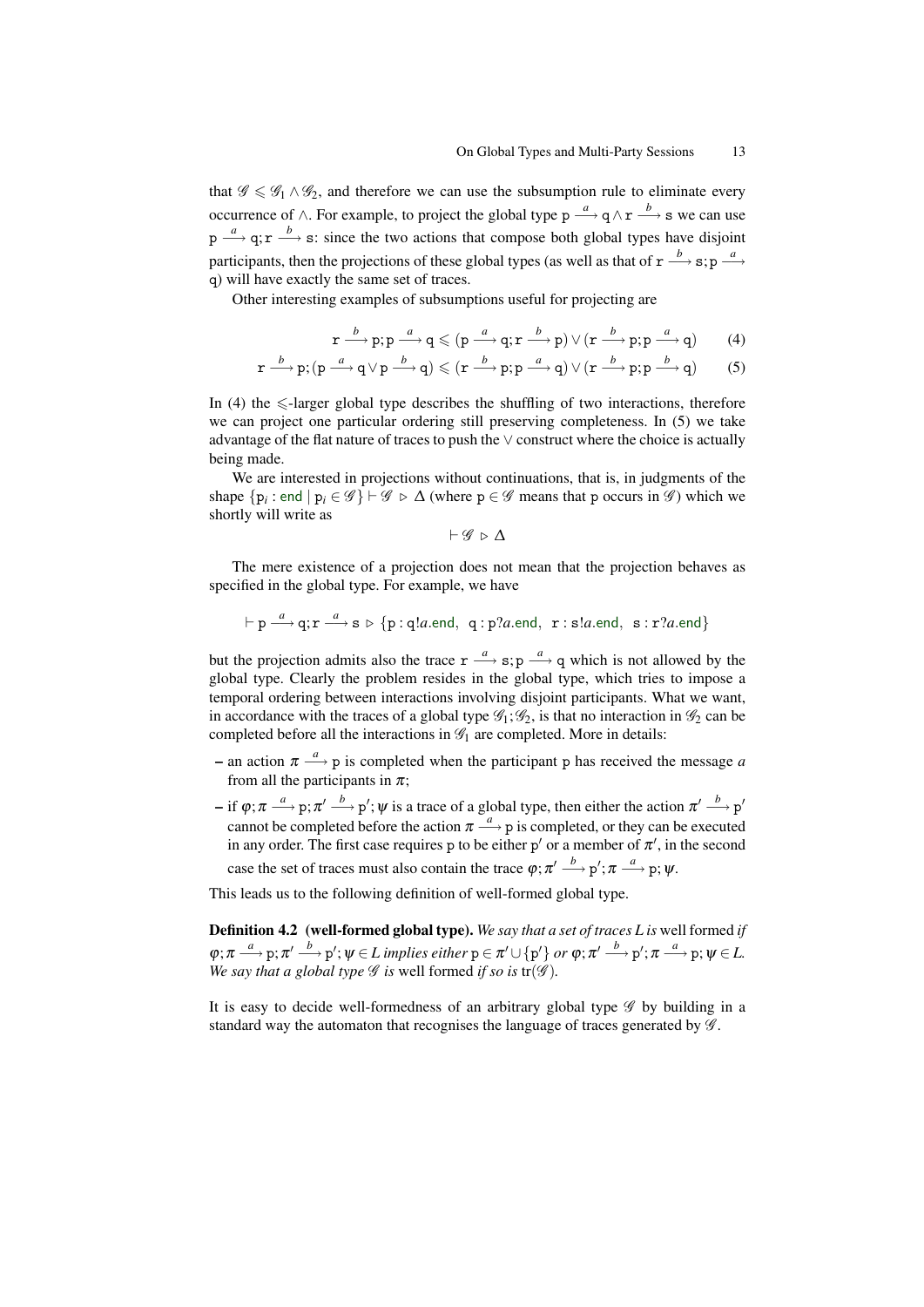Projectability and well-formedness must be kept separate because it is sometimes necessary to project ill-formed global types. For example, the ill-formed global type  $p \stackrel{a}{\longrightarrow} q; r \stackrel{a}{\longrightarrow} s$  above is useful to project  $p \stackrel{a}{\longrightarrow} q \wedge r \stackrel{a}{\longrightarrow} s$  which is well formed.

Clearly, if a global type is projectable ( $ie, \vdash \mathscr{G} \triangleright \Delta$  is derivable) then well-formedness of G is a necessary condition for the soundness and completeness of its projection (*ie*, for  $\Delta \leqslant \mathscr{G}$ ). It turns out that well-formedness is also a sufficient condition for having soundness and completeness of projections, as stated in the following theorem.

### **Theorem 4.1.** *If*  $\mathscr G$  *is well formed and*  $\vdash \mathscr G \triangleright \Delta$ *, then*  $\Delta \leq \mathscr G$ *.*

In summary, if a well-formed global type  $\mathscr G$  is projectable, then its projection is a *live* projection (it cannot be empty since  $tr(\mathscr{G}) \subseteq tr(\Delta)^\circ$ ) which is sound and complete wrt  $G$  and, therefore, satisfies the sequentiality, alternativeness, and shuffling properties outlined in the introduction.

We conclude this section by formally characterizing the three kinds of problematic global types we have described earlier. We start from the least severe problem and move towards the more serious ones. Let *L* # denote the smallest well-formed set such that  $L \subseteq L^{\#}.$ 

*No sequentiality.* Assuming that there is no  $\Delta$  that is both sound and complete for  $\mathscr{G}$ , it might be the case that we can find a session whose traces are complete for  $\mathscr G$  and sound for the global type  $\mathscr{G}'$  obtained from  $\mathscr{G}$  by turning some «; »'s into «  $\wedge$  »'s. This means that the original global type  $\mathscr G$  is ill formed, namely that it specifies some sequentiality constraints that are impossible to implement. For instance, {p : q!*a*.end, q : p?*a*.end, r : s!*b*.end, s: r?*b*.end} is a complete but not sound session for the ill-formed global type p  $\stackrel{a}{\longrightarrow}$  q; r  $\stackrel{b}{\longrightarrow}$  s (while it is a sound and complete session for p  $\stackrel{a}{\longrightarrow}$  q  $\wedge$  r  $\stackrel{b}{\longrightarrow}$  s). We characterize the global types  $\mathscr G$  that present this error as:

$$
\nexists \Delta : \Delta \leqslant \mathscr{G} \text{ and } \exists \Delta : \text{tr}(\mathscr{G}) \subseteq \text{tr}(\Delta) \subseteq \text{tr}(\mathscr{G})^{\#}.
$$

*No knowledge for choice.* In this case every session  $\Delta$  that is complete for *G* invariably exhibits some interactions that are not allowed by  $G$  despite the fact that  $G$  is well formed. This happens when the global type specifies alternative behaviors, but some participants do not have enough information to behave consistently. For example, the global type

$$
\big(\mathtt{p}\overset{a}{\longrightarrow}\mathtt{q};\mathtt{q}\overset{a}{\longrightarrow}\mathtt{r};\mathtt{r}\overset{a}{\longrightarrow}\mathtt{p}\big) \lor \big(\mathtt{p}\overset{b}{\longrightarrow}\mathtt{q};\mathtt{q}\overset{a}{\longrightarrow}\mathtt{r};\mathtt{r}\overset{b}{\longrightarrow}\mathtt{p}\big)
$$

mandates that  $r$  should send either  $a$  or  $b$  in accordance with the message that  $p$  sends to q. Unfortunately, r has no information as to which message q has received, because q notifies r with an *a* message in both branches. A complete implementation of this global type is

> ${p: q!a.(r?a.end + r?b.end) ⊕ q!b.(r?a.end + r?b.end)},$ q : p?*a*.r!*a*.end+p?*b*.r!*a*.end,r : q?*a*.(q!*a*.end⊕q!*b*.end)}

which also produces the traces  $p \stackrel{a}{\longrightarrow} q; q \stackrel{a}{\longrightarrow} r; r \stackrel{b}{\longrightarrow} p$  and  $p \stackrel{b}{\longrightarrow} q; q \stackrel{a}{\longrightarrow} r; r \stackrel{a}{\longrightarrow} p$ . We characterize this error as:

$$
\nexists \Delta : \text{tr}(\mathscr{G}) \subseteq \text{tr}(\Delta) \subseteq \text{tr}(\mathscr{G})^{\#} \text{ and } \exists \Delta : \text{tr}(\mathscr{G}) \subseteq \text{tr}(\Delta).
$$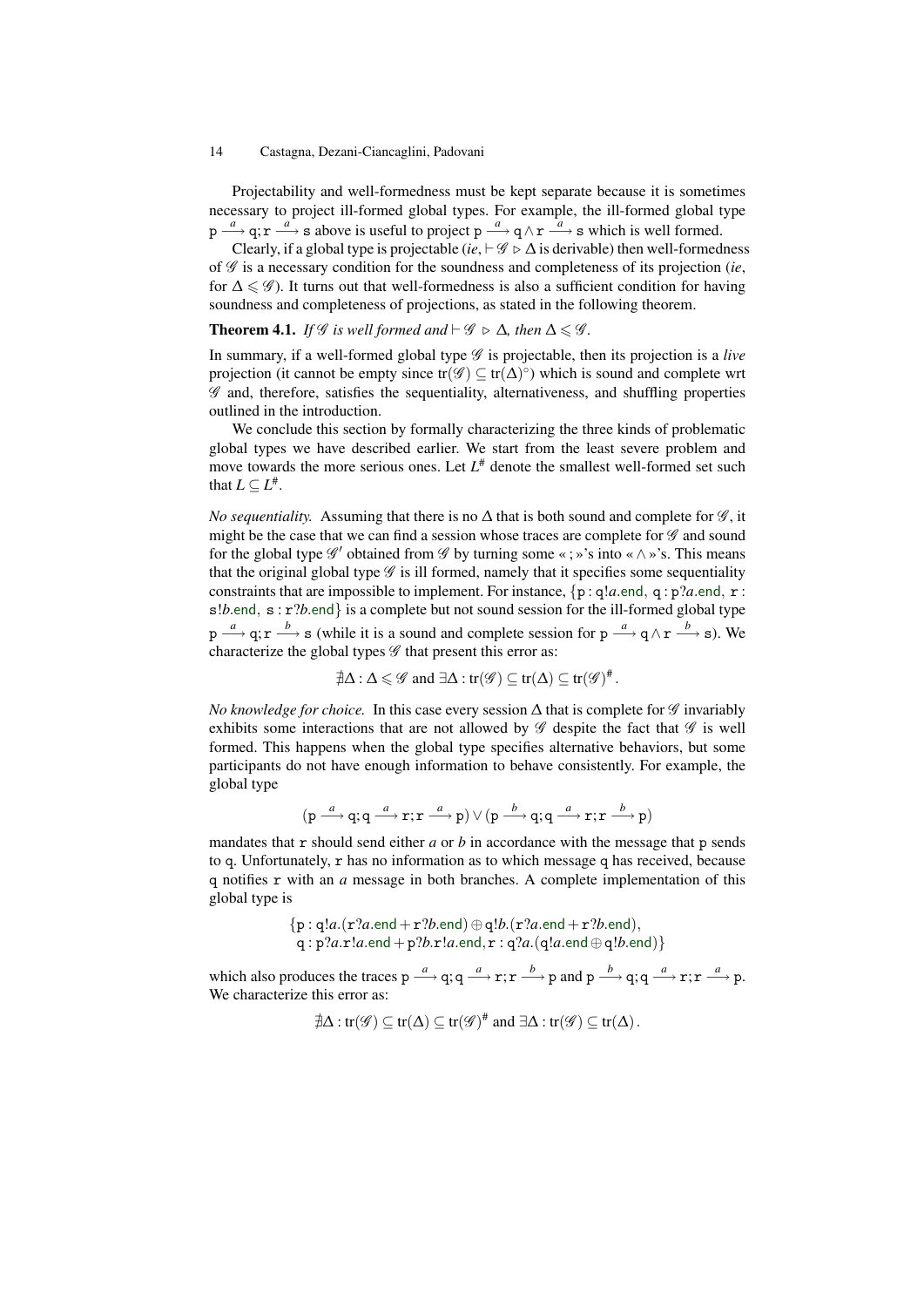*No knowledge, no choice.* In this case we cannot find a complete session ∆ for  $\mathscr G$ . This typically means that  $\mathscr G$  specifies some combination of incompatible behaviors. For example, the global type  $p \stackrel{a}{\longrightarrow} q \vee q \stackrel{a}{\longrightarrow} p$  implies an agreement between p and q for establishing who is entitled to send the *a* message. In a distributed environment, however, there can be no agreement without a previous message exchange. Therefore, we can either have a sound but not complete session that implements just one of the two branches (for example, {p : q!*a*.end,q : p?*a*.end}) or a session like {p : q!*a*.q?*a*.end,q : p?*a*.p!*a*.end} where both p and q send their message but which is neither sound nor complete. We characterize this error as:

$$
\nexists \Delta : \text{tr}(\mathscr{G}) \subseteq \text{tr}(\Delta).
$$

### 5 Algorithmic projection

We now attack the problem of *computing* the projection of a global type. We are looking for an algorithm that "implements" the projection rules of Section 4, that is, that given a session continuation  $\Delta$  and a global type  $\mathscr G$ , produces a projection  $\Delta'$  such that  $\Delta \vdash \mathscr G$ : ∆ 0 . In other terms this algorithm must be sound with respect to the semantic projection (completeness, that is, returning a projection for every global type that is semantically projectable, seems out of reach, yet).

The deduction system in Table 3 is not algorithmic because of two rules: the rule (SP-ITERATION) that does not satisfy the subformula property since the context ∆ used in the premises is the result of the conclusion; the rule (SP-SUBSUMPTION) since it is neither syntax-directed (it is defined for a generic  $\mathscr G$ ) nor does it satisfy the subformula property (the  $\mathscr{G}'$  and  $\Delta''$  in the premises are not uniquely determined).<sup>3</sup> The latter rule can be expressed as the composition of the two rules

$$
\begin{array}{ccc}\n\text{(SP-SUBSUMPITIONG)} & & & & \\
\Delta \vdash \mathcal{G}' \triangleright \Delta' & \mathcal{G}' \leq \mathcal{G} & & \\
\Delta \vdash \mathcal{G} \triangleright \Delta' & & \\
\Delta \vdash \mathcal{G} \triangleright \Delta' & & \\
\end{array}\n\qquad\n\begin{array}{ccc}\n\text{(SP-SUBSUMPITIONS)} & & \\
\Delta \vdash \mathcal{G} \triangleright \Delta' & & \\
\Delta \vdash \mathcal{G} \triangleright \Delta'' & & \\
\end{array}
$$

Splitting (SP-SUBSUMPTION) into (SP-SUBSUMPTIONG) and (SP-SUBSUMPTIONS) is useful to explain the following problems we have to tackle to define an algorithm:

1. How to eliminate (SP-SUBSUMPTIONS), the subsumption rule for sessions.

2. How to define an algorithmic version of (SP-ITERATION), the rule for Kleene star.

3. How to eliminate (SP-SUBSUMPTIONG), the subsumption rule for global types.

We address each problem in order and discuss the related rule in the next sections.

### 5.1 Session subsumption

Rule (SP-SUBSUMPTIONS) is needed to project alternative branches and iterations (a loop is an unbound repetition of alternatives, each one starting with the choice of

<sup>&</sup>lt;sup>3</sup> The rule (SP-ALTERNATIVE) is algorithmic: in fact there is a finite number of participants in the two sessions of the premises and at most one of them can have different session types starting with outputs.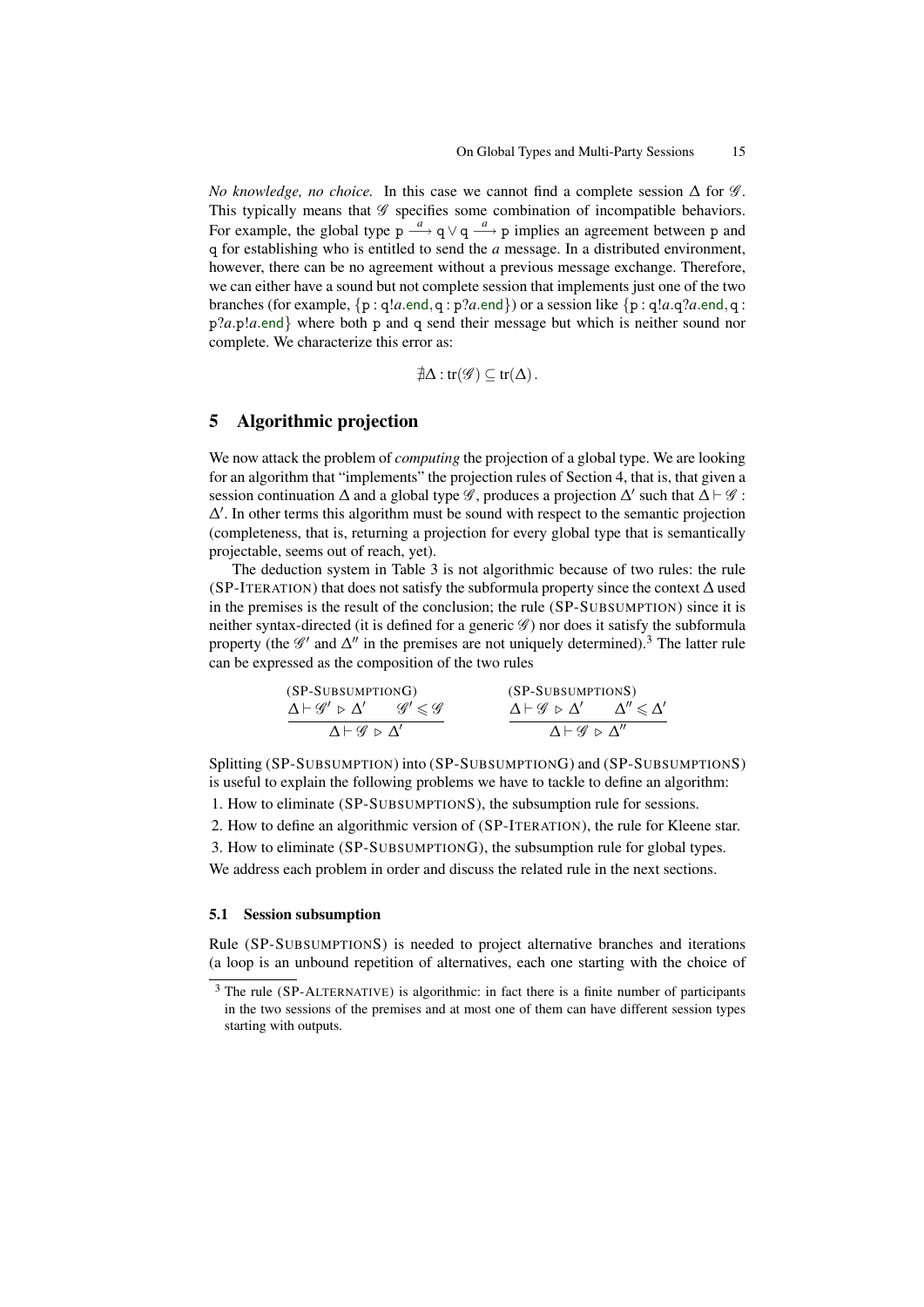whether to enter the loop or to skip it): each participant different from the one that actively chooses must behave according to the same session type in both branches. More precisely, to project  $\mathscr{G}_1 \vee \mathscr{G}_2$  the rule (SP-ALTERNATIVE) requires to deduce for  $\mathscr{G}_1$  and  $\mathscr{G}_2$  the same projection: if different projections are deduced, then they must be previously subsumed to a common lower bound. The algorithmic projection of an alternative (see the corresponding rule in Table 4) allows premises with two different sessions, but then *merges* them. Of course not every pair of projections is mergeable. Intuitively, two projections are mergeable if so are the behaviors of each participant. This requires participants to respect a precise behavior: as long as a participant cannot determine in which branch (*ie*, projection) it is, then it must do the same actions in all branches (*ie*, projections). For example, to project  $\mathscr{G} = (\mathbf{p} \stackrel{a}{\longrightarrow} \mathbf{q}; \mathbf{r} \stackrel{c}{\longrightarrow} \mathbf{r})$ q;...)∨(p  $\stackrel{b}{\longrightarrow}$  q;r  $\stackrel{c}{\longrightarrow}$  q;...) we project each branch separately obtaining  $\Delta_1 = \{p :$  $q!a...$ , $q$ :  $p?a.r?c...$ , $r$ :  $q!c...$ } and  $\Delta_2 = \{p : q!b..., q : p?b.r?c..., r : q!c... \}.$ Since p performs the choice, in the projection of  $\mathscr G$  we obtain p : q! $a \dots \oplus q! b \dots$  and we must merge {q : p?*a*.r?*c* ...,r : q!*c* ...} with {q : p?*b*.r?*c* ...,r : q!*c* ...}. Regarding q, observe that it is the receiver of the message from p, therefore it becomes aware of the choice and can behave differently right after the first input operation. Merging its behaviors yields  $q : p?a.r?c... + p?b.r?c...$  Regarding r, it has no information as to which choice has been made by p, therefore it must have the same behavior in both branches, as is the case. Since merging is idempotent, we obtain r : q!*c* .... In summary, *mergeability* of two branches of an "∨" corresponds to the "awareness" of the choice made when branching (see the discussion in Section 4 about the "No knowledge for choice" error), and it is possible when, roughly, each participant performs the same internal choices and disjoint external choices in the two sessions.

Special care must be taken when merging external choices to avoid unexpected interactions that may invalidate the correctness of the projection. To illustrate the problem consider the session types  $T = p$ ?*a*.q?*b*.end and  $S = q$ ?*b*.end describing the behavior of a participant r. If we let r behave according to the merge of *T* and *S*, which intuitively is the external choice  $p$ ?*a*.q?*b*.end + q?*b*.end, it may be possible that the message *b* from q is read *before* the message *a* from p arrives. Therefore, r may mistakenly think that it should no longer participate to the session, while there is still a message targeted to r that will never be read. Therefore, *T* and *S* are *incompatible* and it is not possible to merge them safely. On the contrary,  $p?a.p?b$  end and  $p?b$  end are compatible and can be merged to  $p?a.p?b$ .end +  $p?b$ .end. In this case, since the order of messages coming from the same sender is preserved, it is not possible for r to read the *b* message coming from p before the *a* message, assuming that p sent both. More formally:

Definition 5.1 (compatibility). *We say that an input* p?*a is* compatible *with a session type T if either* (*i*)  $p$ ?*a does not occur in T, or* (*ii*)  $T = \bigoplus_{i \in I} p_i! a_i$ . *T<sub>i</sub>* and  $p$ ?*a is compatible with*  $T_i$  *for all*  $i \in I$ *, or*  $(iii)$  $T = \sum_{i \in I} \pi_i ? a_i$ *.*  $T_i$  *and for all*  $i \in I$  *either*  $p \in \pi_i$  *and*  $a \neq a_i$  *or*  $p \notin \pi$ *i and*  $p$ ?*a is compatible with*  $T_i$ *.* 

*We say that an input* π?*a is* compatible *with a session type T if* p?*a is compatible with T* for some  $p \in \pi$ .

Finally,  $T=\sum_{i\in I}\pi_i\mathbb{1}_i$ ,  $T_i+\sum_{j\in J}\pi_j\mathbb{1}_j$  and  $S=\sum_{i\in I}\pi_i\mathbb{1}_i$ ,  $S_i+\sum_{h\in H}\pi_h\mathbb{1}_h$ ,  $S_h$  are compatible *if* π*j*?*a<sup>j</sup> is compatible with S for all j* ∈ *J and* π*h*?*a<sup>h</sup> is compatible with T for all*  $h \in H$ .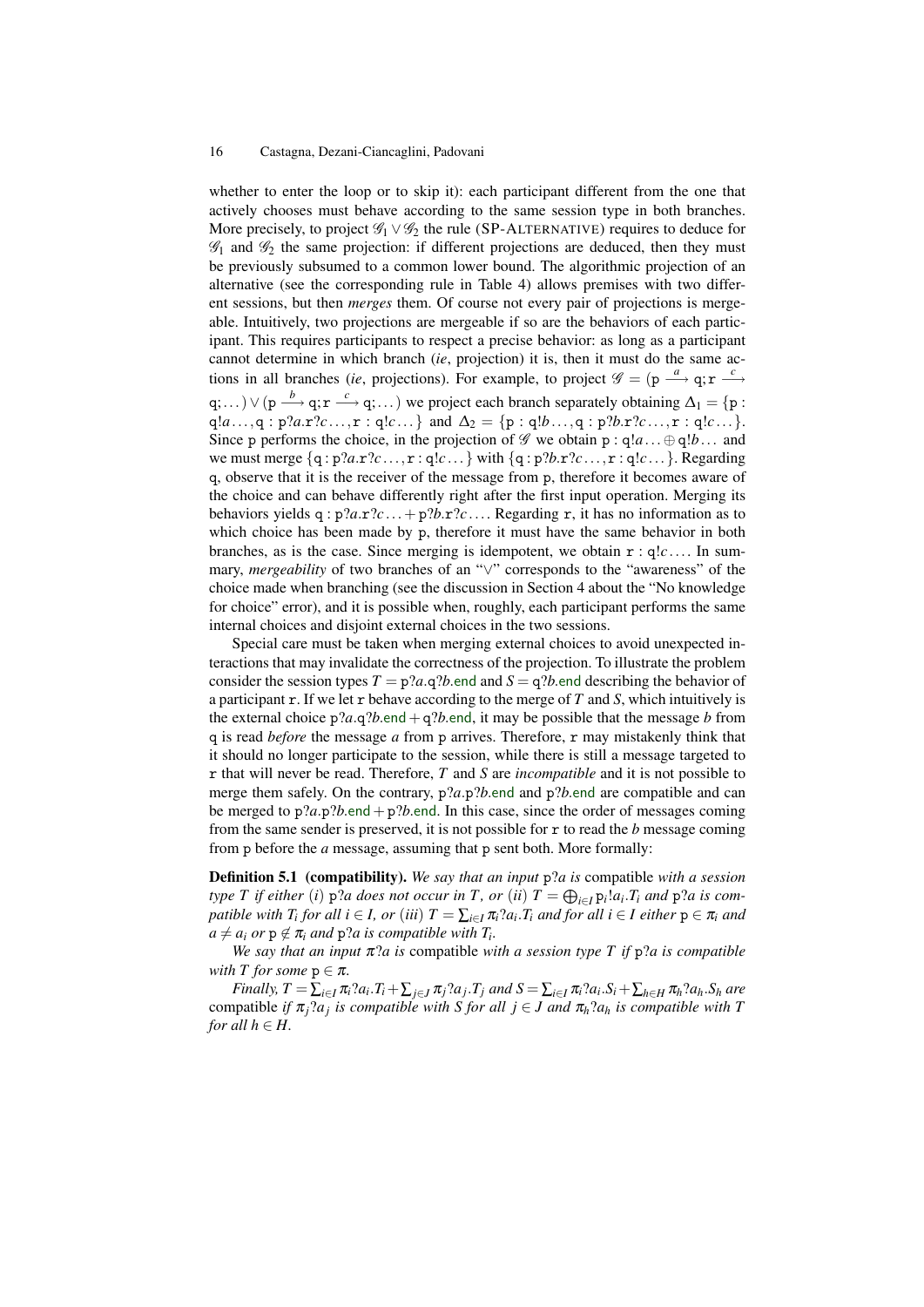| Table 4. Rules for algorithmic projection. |  |  |  |  |
|--------------------------------------------|--|--|--|--|
|                                            |  |  |  |  |

|                                                                                                                               | $(AP-SKIP)$                                                                                                                                                                                      |
|-------------------------------------------------------------------------------------------------------------------------------|--------------------------------------------------------------------------------------------------------------------------------------------------------------------------------------------------|
|                                                                                                                               | $\Delta \vdash_{\mathsf{a}} \mathsf{skip} \triangleright \Delta$                                                                                                                                 |
| (AP-ACTION)                                                                                                                   |                                                                                                                                                                                                  |
|                                                                                                                               | $\{p_i: T_i\}_{i\in I} \cup \{p:T\} \cup \Delta \vdash_a \{p_i\}_{i\in I} \stackrel{a}{\longrightarrow} p \triangleright \{p_i:p!a.T_i\}_{i\in I} \cup \{p:\{p_i\}_{i\in I} ? a.T\} \cup \Delta$ |
| (AP-SEQUENCE)                                                                                                                 | (AP-ALTERNATIVE)                                                                                                                                                                                 |
| $\Delta\vdash_{\mathsf{a}}\mathscr{G}_2\triangleright\Delta'$ $\Delta'\vdash_{\mathsf{a}}\mathscr{G}_1\triangleright\Delta''$ | $\Delta \vdash_a \mathscr{G}_1 \triangleright \{\mathbf{p}:T_1\} \uplus \Delta_1 \qquad \Delta \vdash_a \mathscr{G}_2 \triangleright \{\mathbf{p}:T_2\} \uplus \Delta_2$                         |
| $\Delta\vdash_{\mathsf{a}}\mathscr{G}_1;\mathscr{G}_2\triangleright\Delta''$                                                  | $\Delta \vdash_{\mathsf{a}} \mathscr{G}_1 \vee \mathscr{G}_2 \triangleright \{\mathsf{p}: T_1 \oplus T_2\} \uplus (\Delta_1 \wedge \Delta_2)$                                                    |
| (AP-ITERATION)                                                                                                                |                                                                                                                                                                                                  |
|                                                                                                                               | $\{p:X\}\cup\{p_i:X_i\}_{i\in I}\vdash_a \mathscr{G} \triangleright \{p:S\}\cup\{p_i:S_i\}_{i\in I}$                                                                                             |
|                                                                                                                               | $\{p:T\}\oplus\{p_i:T_i\}_{i\in I}\oplus\Delta\vdash_a \mathscr{G}^*\triangleright\{p:\texttt{rec}~X.(T\oplus S)\}\oplus\{p_i:\texttt{rec}~X_i.(T_i\,\mathbb{A}\,S_i)\}_{i\in I}\oplus\Delta$    |
|                                                                                                                               |                                                                                                                                                                                                  |

The merge operator just connects sessions with the *same* output guards by internal choices and with *compatible* input guards by external choices:

Definition 5.2 (merge). *The* merge *of T and S, written T* !*S, is defined coinductively and by cases on the structure of T and S thus:*

- $-$  *if*  $T = S$  = end, then  $T \wedge S$  = end;
- $-$  if  $T = \bigoplus_{i \in I} p_i! a_i.T_i$  and  $S = \bigoplus_{i \in I} p_i! a_i.S_i$ , then  $T \wedge S = \bigoplus_{i \in I} p_i! a_i.(T_i \wedge S_i);$
- $-$  if  $T = \sum_{i \in I} \pi_i a_i_i$ .  $T_i + \sum_{j \in J} \pi_j a_j_j$ .  $T_j$  and  $S = \sum_{i \in I} \pi_i a_i S_i + \sum_{h \in H} \pi_h a_h S_h$  are compatible, then  $T \wedge S = \sum_{i \in I} \pi_i a_i (T_i \wedge S_i) + \sum_{j \in J} \pi_j a_j T_j + \sum_{h \in H} \pi_h a_h S_h$ .

*We extend merging to sessions so that*  $\Delta M \Delta' = \{p : T M \ S \mid p : T \in \Delta \& p : S \in \Delta'\}.$ 

Rules (AP-ALTERNATIVE) and (AP-ITERATION) of Table 4 are the algorithmic versions of (SP-ALTERNATIVE) and (SP-ITERATION), but instead of relying on subsumption they use the merge operator to compute common behaviors.

The merge operation is a sound but incomplete approximation of session subsumption insofar as the merge of two sessions can be undefined even though the two sessions completed with the participant that makes the decision have a common lower bound according to  $\leq$ . This implies that there are global types which can be semantically but not algorithmically projected. Take for example  $\mathscr{G}_1 \lor \mathscr{G}_2$  where  $\mathscr{G}_1 = \mathbf{p} \stackrel{a}{\longrightarrow} \mathbf{r}; \mathbf{r} \stackrel{a}{\longrightarrow} \mathbf{p}; \mathbf{p} \stackrel{a}{\longrightarrow}$ q; q  $\stackrel{b}{\longrightarrow}$  r and  $\mathscr{G}_2 = \mathfrak{p} \stackrel{b}{\longrightarrow}$  q; q  $\stackrel{b}{\longrightarrow}$  r. The behavior of r in  $\mathscr{G}_1$  and  $\mathscr{G}_2$  respectively is  $T = p?a.p!a.q?b$  end and  $S = q?b$ . Then we see that  $\mathscr{G}_1 \vee \mathscr{G}_2$  is semantically projectable, for instance by inferring the behavior  $T + S$  for  $r$ . However,  $T$  and  $S$  are incompatible and  $\mathscr{G}_1 \vee \mathscr{G}_2$  is not algorithmically projectable. The point is that the  $\leq$  relation on projections has a comprehensive perspective of the *whole* session and "realizes" that, if p initially chooses to send  $a$ , then  $r$  will not receive a  $b$  message coming from q until  $r$ has sent *a* to p. The merge operator, on the other hand, is defined locally on pairs of session types and ignores that the *a* message that r sends to p is used to enforce the arrival of the *b* message from q to r only afterwards. For this reason it conservatively declares *T* and *S* incompatible, making  $\mathscr{G}_1 \vee \mathscr{G}_2$  impossible to project algorithmically.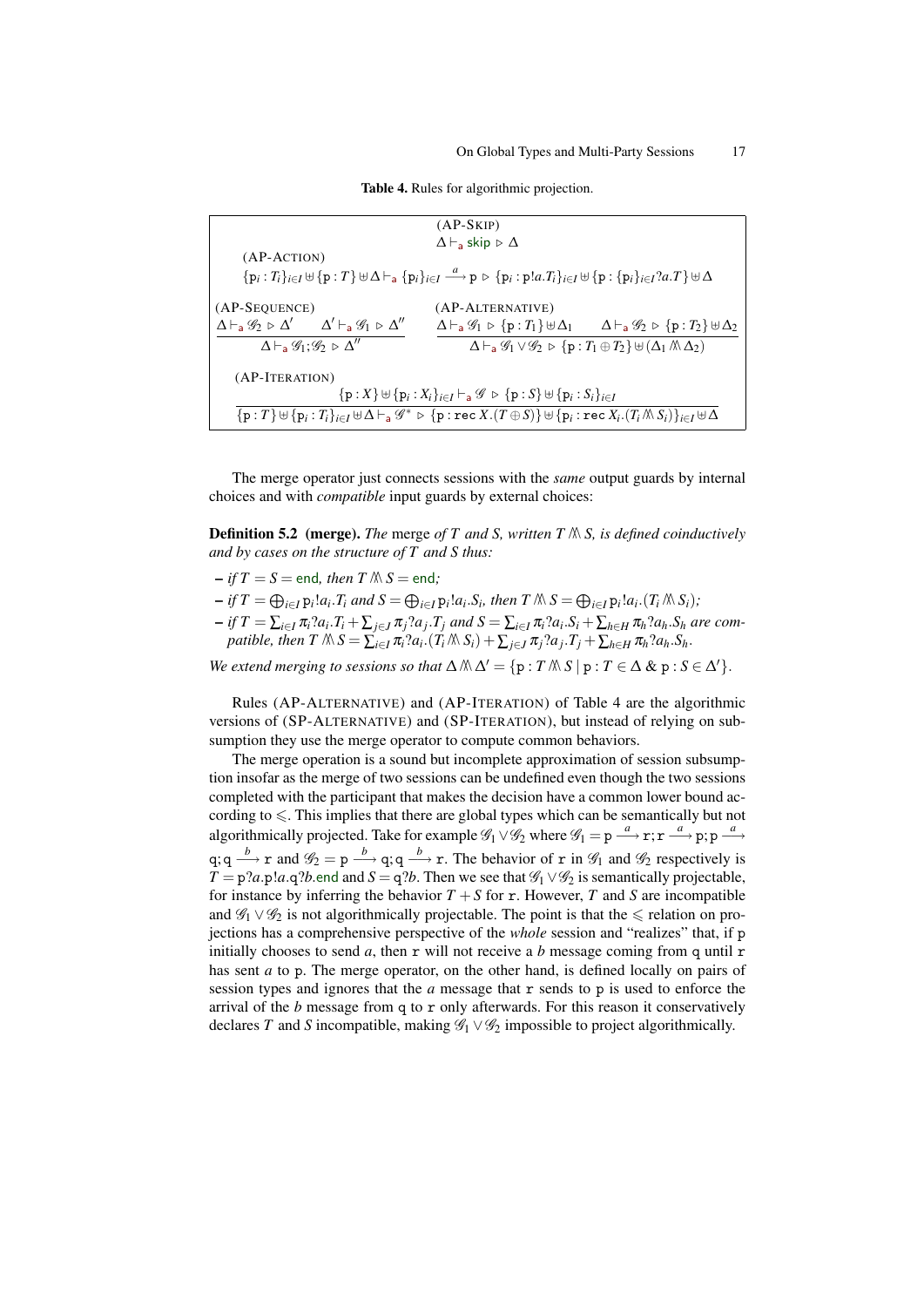#### 5.2 Projection of Kleene star

Since an iteration  $\mathscr{G}^*$  is intuitively equivalent to skip  $\forall \mathscr{G}$ ;  $\mathscr{G}^*$  it comes as no surprise that the algorithmic rule (AP-ITERATION) uses the merge operator. The use of recursion variables for continuations is also natural: in the premise we project  $\mathscr G$  taking recursion variables as session types in the continuation; the conclusion projects  $\mathscr{G}^*$  as the choice between exiting and entering the loop. There is, however, a subtle point in this rule that may go unnoticed: although in the premises of (AP-ITERATION) the only actions and roles taken into account are those occurring in  $\mathscr{G}$ , in its conclusion the projection of  $\mathscr{G}^*$ may require a continuation that includes actions and roles that precede  $\mathscr{G}^*$ . The point can be illustrated by the global type

$$
(p \xrightarrow{a} q; (p \xrightarrow{b} q)^*)^*; p \xrightarrow{c} q
$$

where p initially decides whether to enter the outermost iteration (by sending *a*) or not (by sending *c*). If it enters the iteration, then it eventually decides whether to also enter the innermost iteration (by sending *b*), whether to repeat the outermost one (by sending *a*), or to exit both (by sending *c*). Therefore, when we project  $(p \stackrel{b}{\longrightarrow} q)^*$ , we must do it in a context in which both  $p \stackrel{c}{\longrightarrow} q$  and  $p \stackrel{a}{\longrightarrow} q$  are possible, that is a continuation of the form  $\{p : q!a \dots \oplus q!c$  even though no *a* is sent by an action (syntactically) following  $(p \stackrel{b}{\longrightarrow} q)^*$ . For the same reason, the projection of  $(p \stackrel{b}{\longrightarrow} q)^*$ in (p  $\stackrel{a}{\longrightarrow}$  q;p  $\stackrel{a}{\longrightarrow}$  r;(p  $\stackrel{b}{\longrightarrow}$  q)<sup>\*</sup>)<sup>\*</sup>;p  $\stackrel{c}{\longrightarrow}$  q;q  $\stackrel{c}{\longrightarrow}$  r will need a recursive session type for r in the continuation.

### 5.3 Global type subsumption

Elimination of global type subsumption is the most difficult problem when defining the projection algorithm. While in the case of sessions the definition of the merge operator gives us a sound—though not complete—tool that replaces session subsumption in very specific places, we do not have such a tool for global type containment. This is unfortunate since global type subsumption is necessary to project several usage patterns (see for example the inequations (4) and (5)), but most importantly it is the only way to eliminate ∧-types (neither the semantic nor the algorithmic deduction systems have projection rules for ∧). The minimal facility that a projection algorithm should provide is to feed the algorithmic rules with all the variants of a global type obtained by replacing occurrences of  $\mathcal{G}_1 \wedge \mathcal{G}_2$  by either  $\mathcal{G}_1$ ;  $\mathcal{G}_2$  or  $\mathcal{G}_2$ ;  $\mathcal{G}_1$ . Unfortunately, this is not enough to cover all the occurrences in which rule (SP-SUBSUMPTIONG) is necessary. Indeed, while  $\mathscr{G}_1$ ;  $\mathscr{G}_2$  and  $\mathscr{G}_2$ ;  $\mathscr{G}_1$  are in many cases projectable (for instance, when  $\mathscr{G}_1$  and  $\mathscr{G}_2$ have distinct roles and are both projectable), there exist  $\mathscr{G}_1$  and  $\mathscr{G}_2$  such that  $\mathscr{G}_1 \wedge \mathscr{G}_2$  is projectable only by considering a clever interleaving of the actions occurring in them. Consider for instance  $\mathscr{G}_1 = (\mathbf{p} \stackrel{a}{\longrightarrow} \mathbf{q}; \mathbf{q} \stackrel{c}{\longrightarrow} \mathbf{s}; \mathbf{s} \stackrel{e}{\longrightarrow} \mathbf{q}) \vee (\mathbf{p} \stackrel{b}{\longrightarrow} \mathbf{r}; \mathbf{r} \stackrel{d}{\longrightarrow} \mathbf{s}; \mathbf{s} \stackrel{f}{\longrightarrow} \mathbf{r})$ and  $\mathscr{G}_2 = \mathbf{r} \stackrel{g}{\longrightarrow} \mathbf{s}; \mathbf{s} \stackrel{h}{\longrightarrow} \mathbf{r}; \mathbf{s} \stackrel{i}{\longrightarrow} \mathbf{q}$ . The projection of  $\mathscr{G}_1 \wedge \mathscr{G}_2$  from the environment  $\{q : p!a$ .end,  $r : p!b$ .end} can be obtained only from the interleaving  $r \xrightarrow{g} s; \mathscr{G}_1; s \xrightarrow{h} s$  $r$ ; s  $\stackrel{i}{\longrightarrow}$  q. The reason is that q and r receive messages only in one of the two branches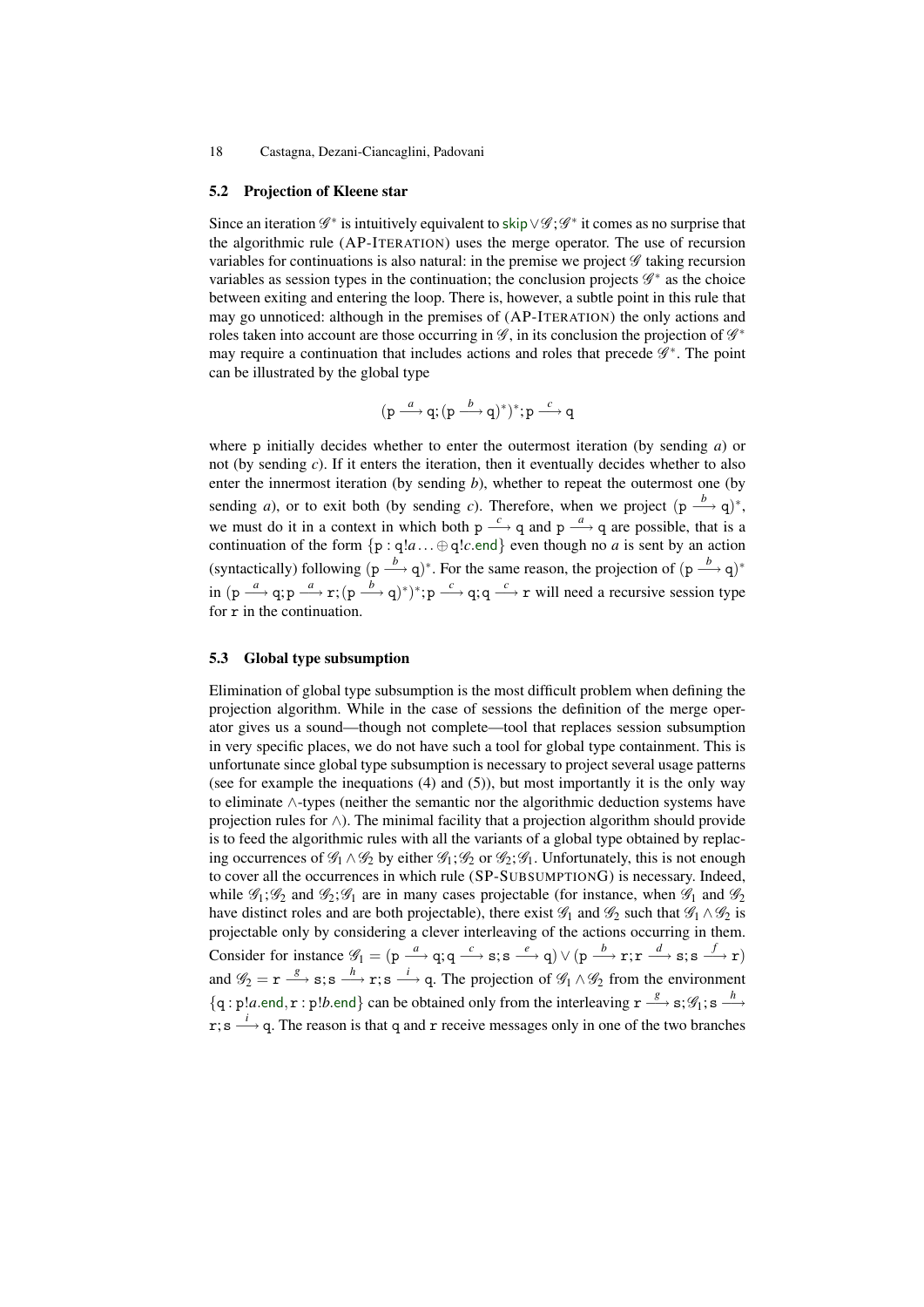of the  $\vee$ , so we need to compute the  $\wedge$  of their types in these branches with their types in the continuations. The example shows that to project  $\mathscr{G}_1 \wedge \mathscr{G}_2$  it may be necessary to arbitrarily decompose one or both of  $\mathcal{G}_1$  and  $\mathcal{G}_2$  to find the particular interleaving of actions that can be projected. As long as  $\mathscr{G}_1$  and  $\mathscr{G}_2$  are finite (no non-trivial iteration occurs in them), we can use a brute force approach and try to project all the elements in their shuffle, since there are only finitely many of them. In general —*ie*, in presence of iteration— this is not an effective solution. However, we conjecture that even in the presence of infinitely many traces one may always resort to the finite case by considering only zero, one, and two unfoldings of starred global types. To give a rough idea of the intuition supporting this conjecture consider the global type  $\mathscr{G}^* \wedge \mathscr{G}'$ : its projectability requires the projectability of  $\mathscr{G}'$  (since  $\mathscr{G}$  can be iterated zero times), of  $\mathscr{G} \wedge \mathscr{G}'$  (since  $\mathscr{G}$  can occur only once) and of  $\mathscr{G}$ ;  $\mathscr{G}$  (since the number of occurences of  $\mathscr G$  is unbounded). It is enough to require also that either  $\mathscr G$ ;  $(\mathscr G \wedge \mathscr G')$  or  $(\mathscr G \wedge \mathscr G')$ ;  $\mathscr G$  can be projected, since then the projectability of either  $\mathscr{G}^n$ ; ( $\mathscr{G} \wedge \mathscr{G}'$ ) or ( $\mathscr{G} \wedge \mathscr{G}'$ );  $\mathscr{G}^n$  for an arbitrary *n* follows (see the appendix in the extended version).

So we can —or, conjecture we can— get rid of all occurences of  $\land$  operators automatically, without loosing in projectability. However, examples (4) and (5) in Section 4 show that rule (SP-SUBSUMPTIONG) is useful to project also global types in which the ∧-constructor does not occur. A fully automated approach may consider (4) and (5) as right-to-left rewriting rules that, in conjunction with some other rules, form a rewriting system generating a set of global types to be fed to the algorithm of Table 4. The choice of such rewriting rules must rely on a more thorough study to formally characterize the sensible classes of approximations to be used in the algorithms. An alternative approach is to consider a global type  $\mathscr G$  as somewhat underspecified, in that it may allow for a large number of *different* implementations (exhibiting *different* sets of traces) that are sound and complete. Therefore, rule (SP-SUBSUMPTIONG) may be interpreted as a human-assisted refinement process where the designer of a system proposes one particular implementation  $\mathscr{G} \leq \mathscr{G}'$  of a system described by  $\mathscr{G}'$ . In this respect it is interesting to observe that checking whether  $L_1 \leq L_2$  when  $L_1$  and  $L_2$  are regular is decidable, since this is a direct consequence of the decidability of the Parikh equivalence on regular languages [18].

### 5.4 Properties of the algorithmic rules

Every deduction of the algorithmic system given in Table 4, possibly preceeded by the elimination of ∧ and other possible sources of failures by applying the rewritings/heuristics outlined in the previous subsection, induces a similar deduction using the rules for semantic projection (Table 3).

**Theorem 5.1.** *If*  $\vdash$ <sub>3</sub>  $\mathscr{G} \triangleright \Delta$ *, then*  $\vdash$   $\mathscr{G} \triangleright \Delta$ *.* 

As a corollary of Theorems 4.1 and 5.1, we immediately obtain that the projection  $\Delta$  of  $\mathscr G$  obtained through the algorithm is sound and complete with respect to  $\mathscr G$ .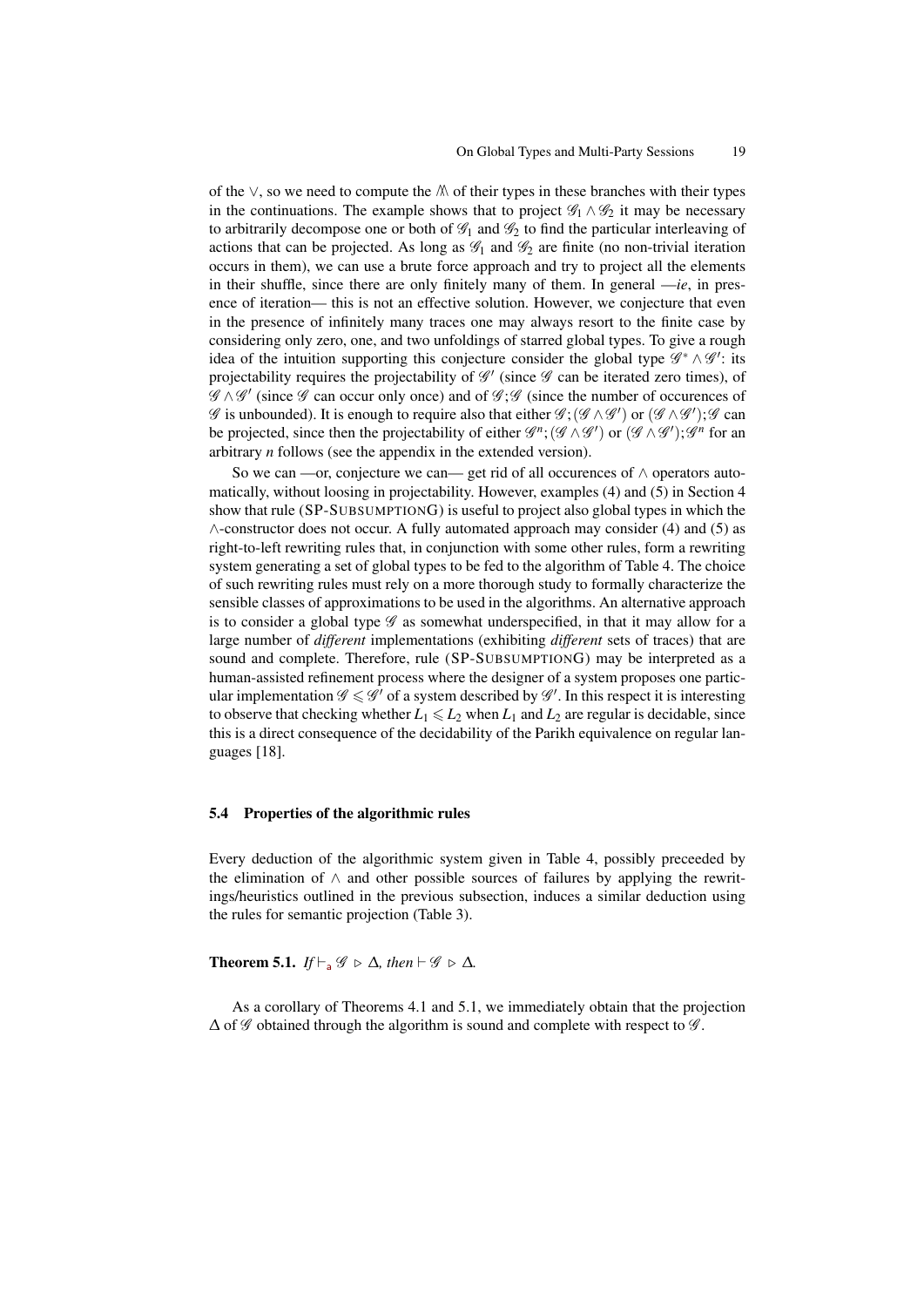### 6 *k*-Exit Iterations

The syntax of global types (Table 1) includes that of regular expressions and therefore is expressive enough for describing any protocol that follows a regular pattern. Nonetheless, the simple Kleene star prevents us from projecting some useful protocols. To illustrate the point, suppose we want to describe an interaction where two participants p and q alternate in a negotiation in which each of them may decide to bail out. On p's turn, p sends either a *bailout* message or a *handover* message to q; if a *bailout* message is sent, the negotiation ends, otherwise it continues with q that behaves in a symmetric way. The global type

$$
(p \stackrel{\textit{handover}}{\longrightarrow} q; q \stackrel{\textit{handover}}{\longrightarrow} p)^*; (p \stackrel{\textit{bailout}}{\longrightarrow} q \lor p \stackrel{\textit{handover}}{\longrightarrow} q; q \stackrel{\textit{bailout}}{\longrightarrow} p)
$$

describes this protocol as an arbitrarily long negotiation that may end in two possible ways, according to the participant that chooses to bail out. This global type cannot be projected because of the two occurrences of the interaction p<sup>handover</sup> q, which make it ambiguous whether p actually chooses to bail out or to continue the negotiation. In general, our projection rules (SP-ITERATION) and (AP-ITERATION) make the assumption that an iteration can be exited in one way only, while in this case there are two possibilities according to which role bails out. This lack of expressiveness of the simple Kleene star used in a nondeterministic setting [17] led researchers to seek for alternative iteration constructs. One proposal is the *k-exit iteration* [2], which is a generalization of the binary Kleene star and has the form

$$
(\mathscr{G}_1,\ldots,\mathscr{G}_k)^{k*}(\mathscr{G}_1',\ldots,\mathscr{G}_k')
$$

indicating a loop consisting of *k* subsequent phases  $\mathscr{G}_1, \ldots, \mathscr{G}_k$ . The loop can be exited just before each phase through the corresponding  $\mathcal{G}'_i$ . Formally, the traces of the *k*-exit iteration can be expressed thus:

$$
\text{tr}((\mathscr{G}_1,\ldots,\mathscr{G}_k)^{k*}(\mathscr{G}'_1,\ldots,\mathscr{G}'_k))\stackrel{\text{def}}{=} \text{tr}((\mathscr{G}_1;\ldots;\mathscr{G}_k)^*;(\mathscr{G}'_1\vee\mathscr{G}_1;\mathscr{G}'_2\vee\cdots\vee\mathscr{G}_1;\ldots;\mathscr{G}_{k-1};\mathscr{G}'_k))
$$

and, for example, the negotiation above can be represented as the global type

$$
\left(p \xrightarrow{handover} q, q \xrightarrow{handover} p\right)^{2*} \left(p \xrightarrow{bailout} q, q \xrightarrow{bailout} p\right) \tag{6}
$$

while the unary Kleene star  $\mathscr{G}^*$  can be encoded as  $(\mathscr{G})^{1*}$  (skip).

In our setting, the advantage of the *k*-exit iteration over the Kleene star is that it syntactically identifies the *k* points in which a decision is made by a participant of a multi-party session and, in this way, it enables more sophisticated projection rules such as that in Table 5. Albeit intimidating, rule (SP-*k*-EXIT ITERATION) is just a generalization of rule (SP-ITERATION). For each phase *i* a (distinct) participant p*<sup>i</sup>* is identified: the participant may decide to exit the loop behaving as  $S_i$  or to continue the iteration behaving as  $T_i$ . While projecting each phase  $\mathscr{G}_i$ , the participant  $p_{(i \mod k)+1}$  that will decide at the next turn is given the continuation  $T_{(i \bmod k)+1} \oplus S_{(i \bmod k)+1}$ , while the others must behave according to some  $R_i$  that is the same for every phase in which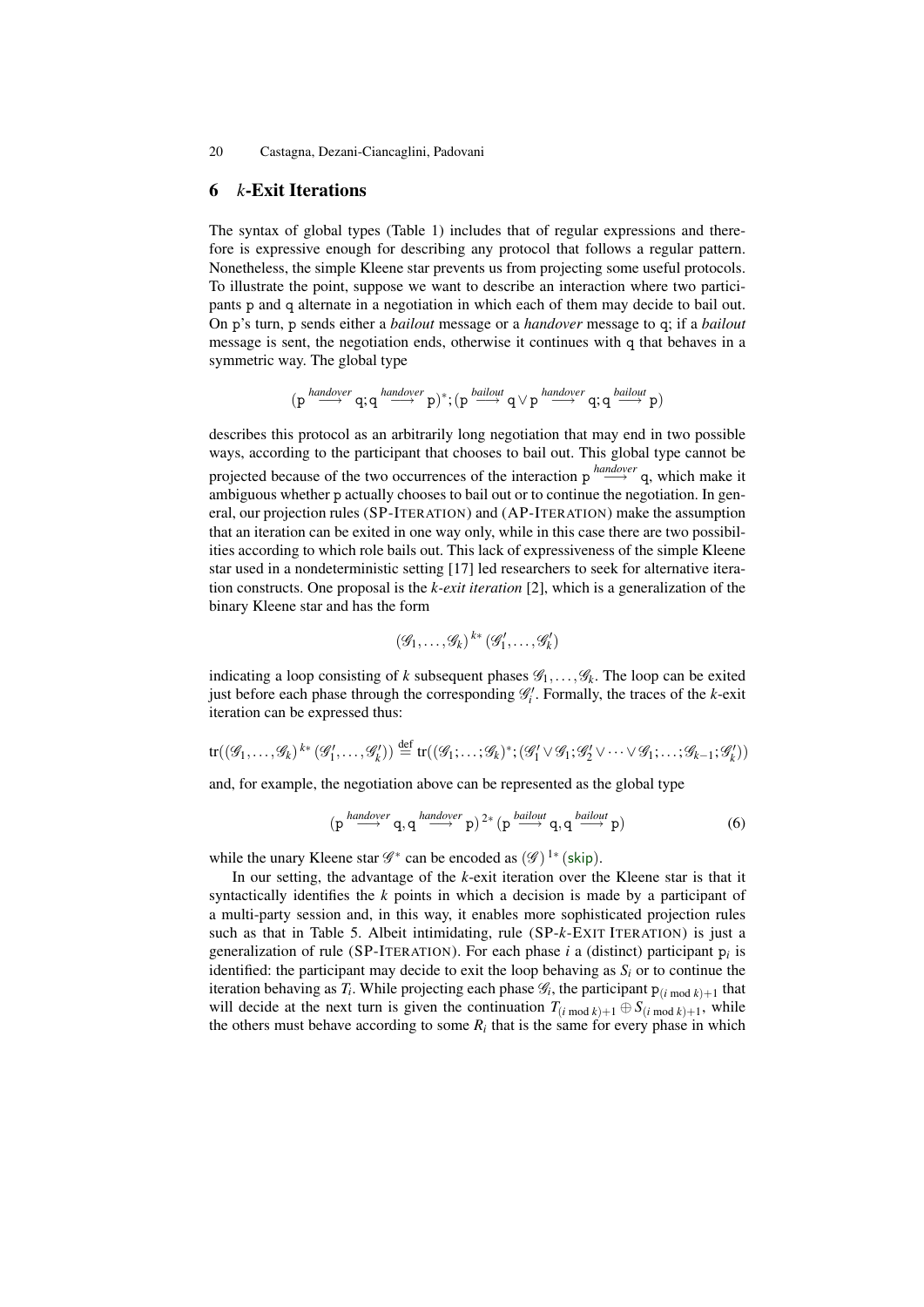Table 5. Semantic projection of *k*-exit iteration.

| (SP-k-EXIT ITERATION)                                                                                                                                                                                                             |
|-----------------------------------------------------------------------------------------------------------------------------------------------------------------------------------------------------------------------------------|
| $\Delta \vdash \mathcal{G}'_i \,\triangleright\, \{\mathbf{p}_i: S_i\} \uplus \{\mathbf{p}_j: R_j\}_{j=1,\dots,i-1,i+1,\dots,k} \uplus \Delta'\; (i \in \{1,\dots,k\})$                                                           |
| $\{p_2: T_2 \oplus S_2\} \cup \{p_i: R_i\}_{i=1,3,\dots,k} \cup \Delta' \vdash \mathscr{G}_1 \triangleright \{p_1: T_1\} \cup \{p_i: R_i\}_{i=2,\dots,k} \cup \Delta'$                                                            |
| $\{p_3: T_3 \oplus S_3\} \uplus \{p_i: R_i\}_{i=1,2,4,,k} \uplus \Delta' \vdash \mathscr{G}_2 \triangleright \{p_2: T_2\} \uplus \{p_i: R_i\}_{i=1,3,,k} \uplus \Delta'$                                                          |
|                                                                                                                                                                                                                                   |
|                                                                                                                                                                                                                                   |
| $\{p_1: T_1 \oplus S_1\} \cup \{p_i: R_i\}_{i=2,\ldots,k} \cup \Delta' \vdash \mathscr{G}_k \supset \{p_k: T_k\} \cup \{p_i: R_i\}_{i=1,\ldots,k-1} \cup \Delta'$                                                                 |
| $\Delta \vdash (\mathscr{G}_1, \ldots, \mathscr{G}_k)^{k*} \left( \mathscr{G}_1', \ldots, \mathscr{G}_k' \right) \vartriangleright \{\mathbf{p}_1 : T_1 \oplus S_1\} \uplus \{\mathbf{p}_i : R_i\}_{i=2,\ldots,k} \uplus \Delta'$ |

they play no active role. Once again, rule (SP-SUBSUMPTION) is required in order to synthesize these behaviors. For example, the global type (6) is projected to

 ${p : \text{rec } X.(q)!$ *handover*.(q?*handover.X* + q?*bailout.*end) ⊕ q!*bailout.*end), q : rec *Y*.(p?*handover*.(p!*handover*.*Y* ⊕p!*bailout*.end) +p?*bailout*.end)}

as one expects.

### 7 Related work

The formalization and analysis of the relation between a global description of a distributed system and a more machine-oriented description of a set of components that implements it, is a problem that has been studied in several contexts and by different communities. In this context, important properties that are consider are the *verification* that an implementation satisfies the specification, the *implementability* of the specification by automatically producing an implementation from it, and the study of different properties on the specification that can then be transposed to every (possibly automatically produced) implementation satisfying it. In this work we concentrated on the implementability problem, and we tackled it from the "Web service coordination" angle developed by the community that focuses on behavioral types and process algebrae. We are just the latest to attack this problem. So many other communities have been considering it before us that even a sketchy survey has no chance to be exhaustive.

In what follows we compare the "behavioral types/process algebra" approach we adopted, with two alternative approaches studied by important communities with a large amount of different and important contributions, namely the "automata" and "cryptographic protocols" approaches. In the full version of this article the reader will find a deeper survey of these two approaches along with a more complete comparison. In a nutshell, the "automata/model checking" community has probably done the most extensive research on the problem. The paradigmatic global descriptions language they usually refer to are *Message Sequence Charts* (MSC, ITU Z.120 standard) enriched with branching and iteration (which are then called *Message Sequence Graphs* or, as in the Z.120 standard, *High-Level Message Sequence Charts*) and they are usually projected into *Communicating Finite State Machines* (CFM) which form the theoretical core of the *Specification and Description Language* (SDL ITU Z.100 standard). This community has investigated the expressive power of the two formalisms and their properties,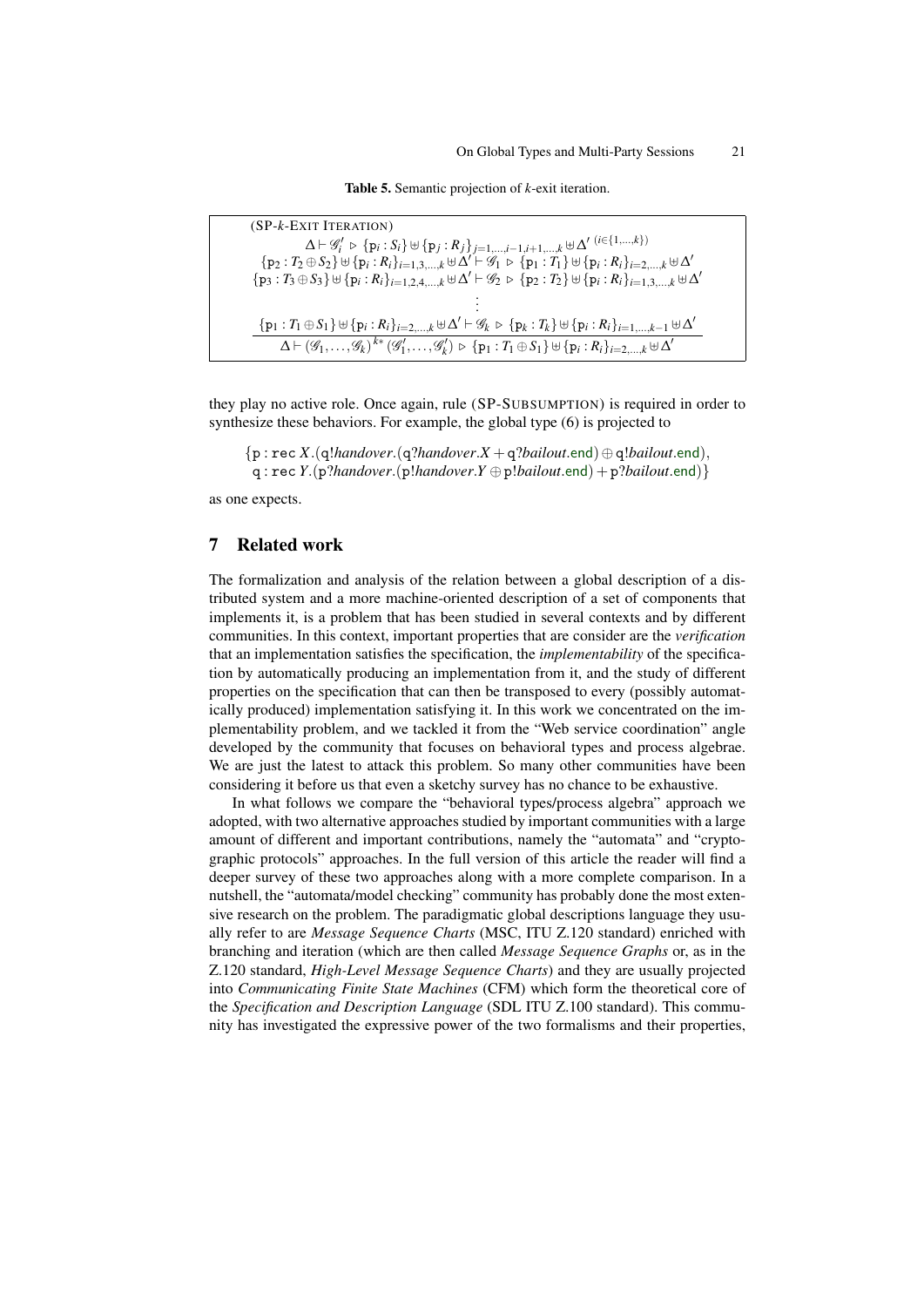

Fig. 1. Global types and multiparty sessions in a nutshell.

studied different notions of implementability (but not the notion we studied here which, as far as we know, is original to our work), and several variants of these formalisms especially to deal with the decidability or tractability of the verification of properties, in particular model-checking. The community that works on the formal verification of cryptographic protocols uses MSC as global descriptions, as well, though they are of different nature from the previous ones. In particular, for cryptographic protocols much less emphasis is put on control (branching and iteration have a secondary role) and expressivity, while much more effort is devoted to the description of the messages (these include cryptographic primitives, at least), of properties of the participants, and of local treatment of the messages. The global descriptions are then projected into local descriptions that are more detailed than in the automata approach since they precisely track single values and the manipulations thereof. The verification of properties is finer grained and covers execution scenari that fall outside the global description since the roles described in the global type can be concurrently played by different participants, messages can be intercepted, read, destroyed, and forged and, generally, the communication topology may be changed. Furthermore different executions of the protocol may be not independent as attackers can store and detour information in one execution to use it in a later execution.

Our work springs from the research done to formally describe and verify compositions of Web services. This research has mainly centered on using process algebras to describe and verify visible local behavior of services and just recently (all the references date of the last five years) has started to consider global *choreographic* descriptions of multiple services and the problem of their projection. This yielded the three layered structure depicted in Figure 1 where a global type describing the choreography is projected into a set of session types that are then used to type-check the processes that implement it (as well as guide their implementation). The study thus focuses on defining the relation between the different layers. Implementability is the relation between the first and second layer. Here the important properties are that projection produces systems that are sound and complete with respect to the global description (in the sense stated by Theorem 4.1) and deadlock free (*eg*, we bar out specifications as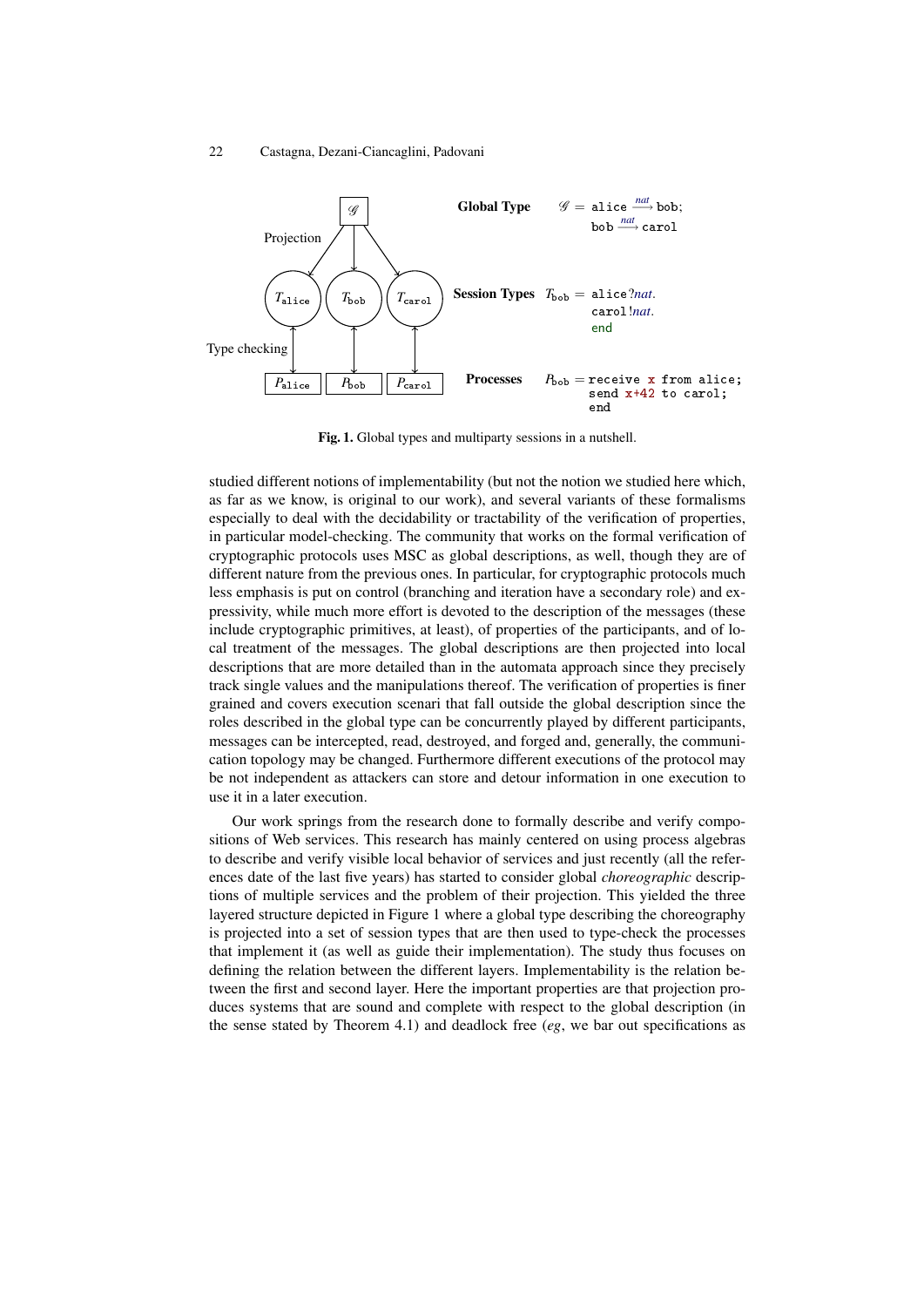p <sup>*a*</sup> → q  $\vee$  p <sup>*a*</sup> → r when it has no continuation, since whatever the choice either q or r will be stuck). Typeability is the relation between the second and third layer. Here the important properties are subject reduction (well-typed processes reduce only to welltyped processes) and progress (which in this context implies deadlock freedom).

Although in this work we disregarded the lower layer of processes, it is nevertheless an essential component of this research. In particular, it explains the nature of the messages that characterize this approach, which are *types*. One of the principal aims of this research, thus, is to find the right level of abstraction that must be expressed by types and session types. Consider again Figure 1. The process layer clearly shows the relation between the message received by bob and the one it sends to carol, but this relation (actually, any relation) is abstracted out both in the session and the global type layers. The level of abstraction is greater than that of cryptographic protocols since values are not tracked by global descriptions. Although tracking of values could be partially recovered by resorting to singleton types, there is a particular class of values that deserves special care and whose handling is one of the main future challenges of this research, that is, *channels*. The goal is to include higher order types in global specifications thus enabling the transmission of session channels and therefore the reification of dynamic reconfiguration of session topology. We thus aim at defining reconfiguration in the specification itself, as opposed to the case of cryptographic protocols where the reconfiguration of the communication topology is considered at meta-level for verification purposes. As a matter of fact, this feature has already been studied in the literature. For instance, the extension of WS-CDL [1] with channel passing is studied in [11] (as the automata approach has the MSC as their reference standard, so the Web service-oriented research refers to the WS-CDL standard whose implementability has been studied in [19]); the paper that first introduced global descriptions for session types [9] explicitly mentions channels in messages that can be sent to other participants to open new sessions on them. In our opinion the existing works on session types are deeply syntactic in nature and suffer from the fact that their global types are defined in function of the languages used to define processes and session types. The consequence is that the design choices done in defining session types are amplified in the passage to global types yielding a somewhat unnatural syntax for global types and restrictive conditions devoid of semantic characterizations. Here we preferred to take a step back and to start by defining global descriptions whose restrictions are semantically justified. So we favored a less rich language with few semantically justified features and leave the addition of more advanced features for a later time.

Coming back to the comparison of the three approaches, the Web service-oriented approach shares several features in common with the other two. As for the automata approach we (in the sense of the Web service-oriented research) focus on the expressiveness of the control, the possibility of branching and iterate, and the effective implementability into deadlock-free local descriptions. However the tendency for Web services is to impose syntactic restrictions from the beginning rather than study the general case and then devise appropriate restrictions with the sought properties (in this respects our work and those of Bravetti, Zavattaro and Lanese [6, 7, 5] are few exceptions in the panorama of the Web service approach). Commonalities with the cryptographic protocol approach are more technical. In particular we share the dynamism of the com-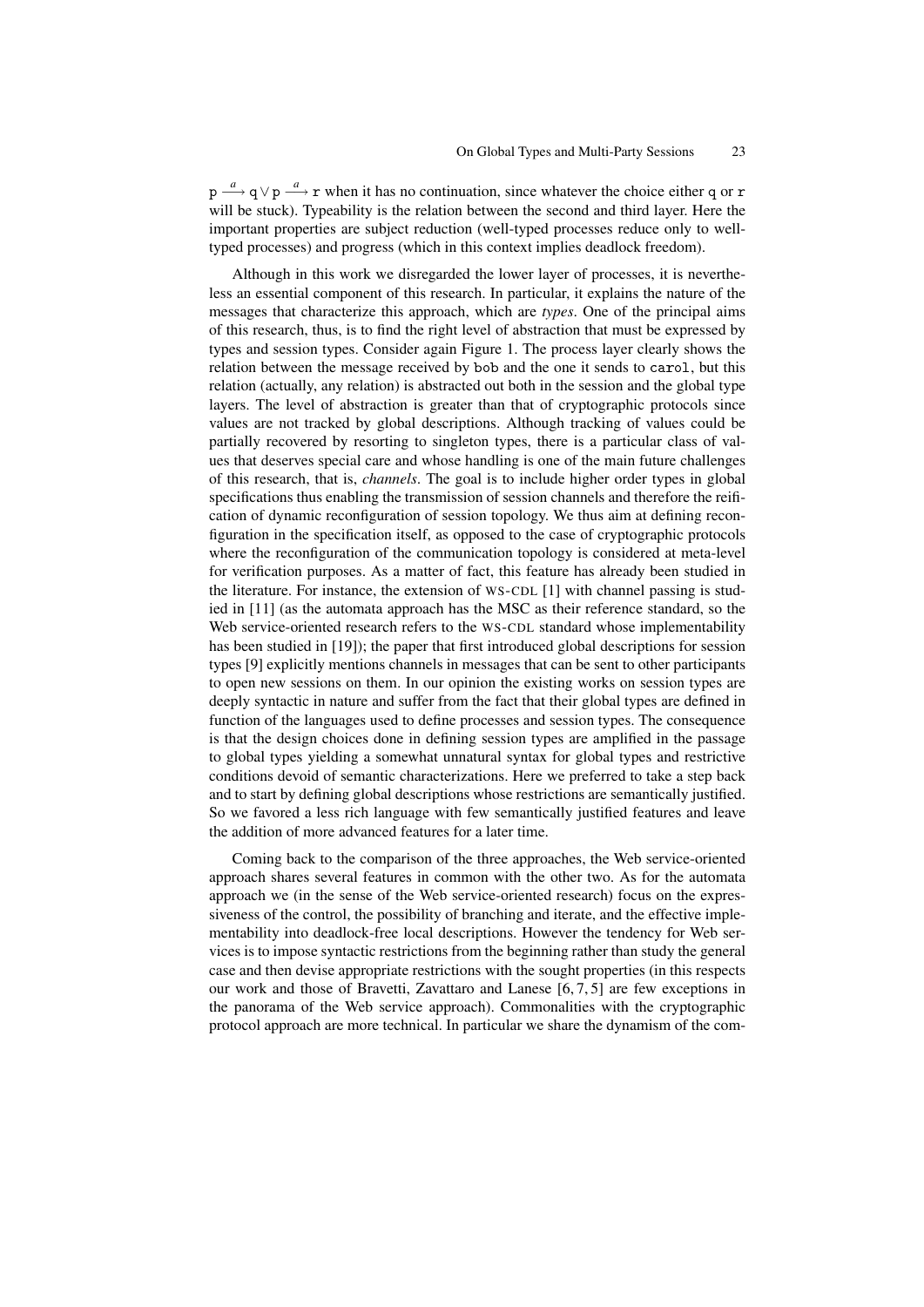munication topology (with the caveat about whether this dynamism is performed at the linguistic or meta-linguistic level) and the robustness with respect to reconfiguration (the projected session types should ensure that well-typed process will be deadlock free even in the presence of multiple interleaved sessions and session delegation, though few works actually enforce this property [3, 13]). As for cryptographic protocols, this dynamism is also accounted at level of participants since recent work in session types studies global descriptions of roles that can then be implemented by several different agents [12]. Finally, there are some characteristics specific to our approach such as the exploration of new linguistic features (for instance in this work we introduced actions with multi-senders and encoded multi-receivers) and a pervasive use of compositional deduction systems that we inherit from type theory. We conclude this section with a more in-depth description of the main references in this specific area so as to give a more detailed comparison with our work.

Multiparty session types. Global types were introduced in [9] for dyadic sessions and in [16] for multi-party sessions. Channels are present in the global types of both [9] and [16] while the first also allows messages to have a complex structure. Their presence, however, requires the definition of syntactic restrictions that ensure projectability: channels need to be "well-threaded" (to avoid that the use of different channels disrupts the sequentiality constraints of the specification) and message structures must be used "coherently" in different threads (to assure that a fixed server offers the same services to different clients). We did not include such features in our treatment since we wanted to study the problems of sequentiality (which yielded Definition 4.2 of well-formed global type) and of coherence (which is embodied by the subsession relation whose algorithmic counterpart is the  $M$  merge operator) in the simplest setting without further complexity induced by extra features. As a consequence of this choice, our merge between session types is a generalization of the merge in [21, 12] since we allow inputs from different senders (this is the reason why our compatibility is more demanding than the corresponding notion in [21]).

Another feature we disregarded in the present work is *delegation*. This was introduced in [16] for multi-party sessions and is directly inherited from that of dyadic sessions [15]. A participant can delegate another agent to play his role in a session. This delegation is transparent for all the remaining participant of the session. Delegation is implemented by exchanging channels, *ie*, by allowing higher-order channels. In this way the topology of communications may dynamically evolve.

Our crusade for simplification did not restrict itself to exclude features that seemed inessential or too syntax dependent, but it also used simpler forms of existing constructs. In particular an important design choice was to use Kleene star instead of more expressive recursive global types used in [15, 9, 16, 12]. Replacing the star for the recursion gives us a fair implementation of the projected specification almost for free. Fairness seems to us an important —though neglected by current literature— requirement for multi-party sessions. Without it a session in which a part continuously interacts leaving a second one to starve is perfectly acceptable. This is what happens in all the papers referred in this subsection. Without Kleene star, fairness would be more difficult to en-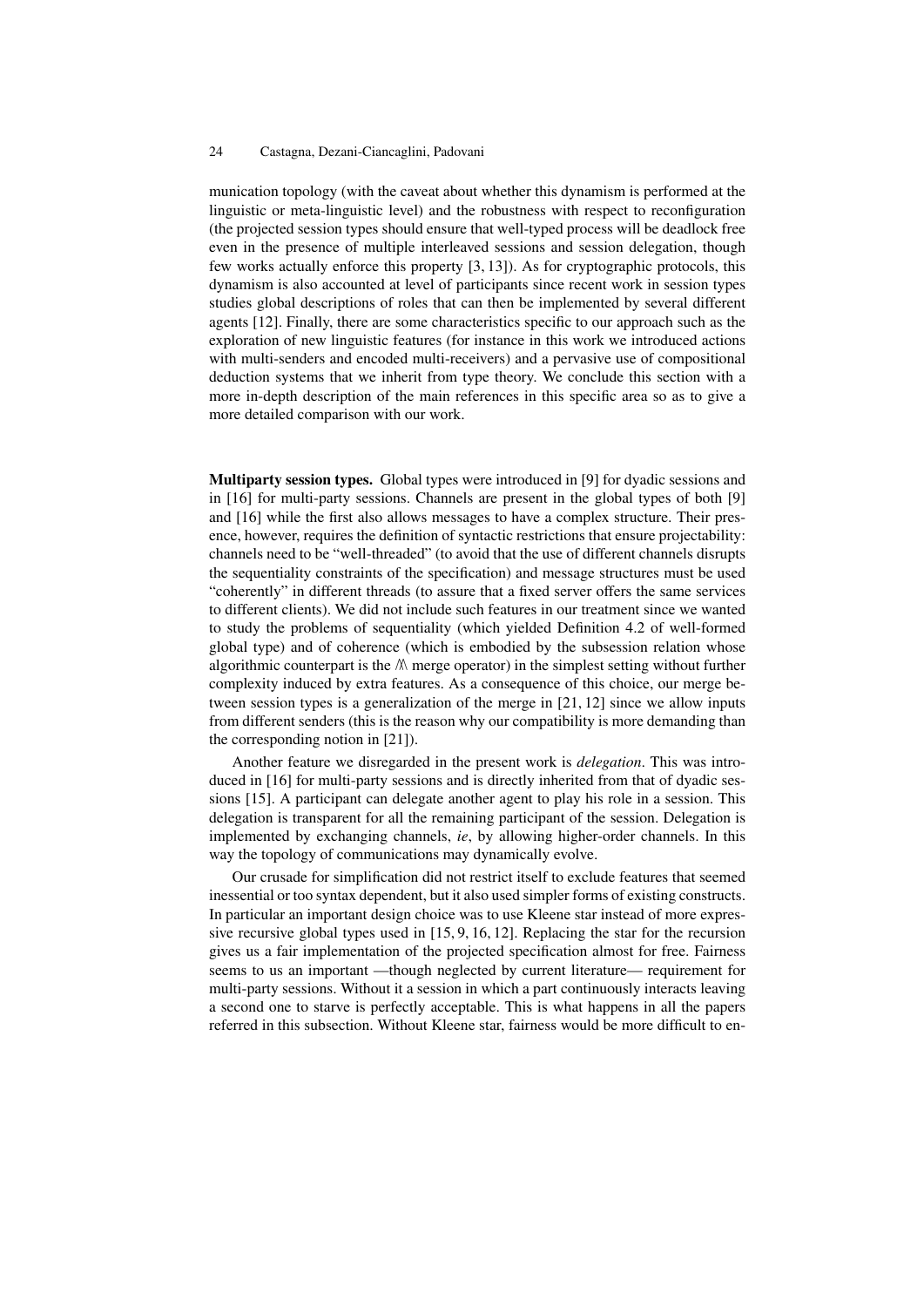force. Clearly recursion is more expressive than iteration, even though we can partially bridge this gap using *k*-exit iterations (Section 6).

Finally, although we aimed at simplifying as much as possible, we still imposed few restrictions that seemed unavoidable. Foremost, the sequentiality condition of Section 4, that is, that any two actions that are bound by a semicolon must always appear in the same order in all traces of (sound and complete) implementations. Surprisingly, in all current literature of multi-party session types we are aware of, just one work [9] enforces the sequential semantics of ";". In [9] the sequentiality condition, called *connectedness* is introduced (albeit in a simplified setting since—as in [15, 16]— instead of the ";" the authors consider the simpler case of prefixed actions) and identified as one of three basic principles for global descriptions under which a sound and complete implementation can be defined. All others (even later) works admit to project, say,  $\frac{a}{q} \rightarrow p; r \rightarrow p$  in implementations in which p reads from r before having read from q. While the technical interest of relaxing the sequentiality constraint in the interpretation of the ";" operator is clear —it greatly simplifies projectability— we really cannot see any semantically plausible reason to do it.

Of course all this effort of simplification is worth only if it brings clear advantages. First and foremost, our simpler setting allows us to give a semantic justification of the formalism and of the restrictions and the operators we introduced in it. For these reasons many restrictions that are present in other formalisms are pointless in our framework. For instance, two global types whose actions can be interleaved in an arbitrary way (*ie*, composed by ∧ in our calculus) can share common participants in our global types, while in the work of [9] and [16] (which use the parallel operator for  $\wedge$ ) this is forbidden. So these works fail to project (actually, they reject) protocols as simple as the first line of the example given in the specification (1) in the introduction. Likewise we can have different receivers in a choice like, for example, the case in which two associated buyers wait for a price from a given seller:

$$
\texttt{select} \overset{price}{\longrightarrow} \texttt{buyer1}; \texttt{buyer1} \overset{price}{\longrightarrow} \texttt{buyer2} \lor \texttt{select} \overset{price}{\longrightarrow} \texttt{buyer2}; \texttt{buyer2} \overset{price}{\longrightarrow} \texttt{buyer1}
$$

while such a situation is forbidden in [9, 16].

Another situation possible in our setting but forbidden in [9, 16, 12] is to have different sets of participants for alternatives, such as in the following case where a buyer is notified about a price by the broker or directly by the seller, but in both cases gives an answer to the broker:

(seller *agency* −→ broker;broker *price* −→buyer∨seller *price* −→buyer);buyer*answer* −→ broker

A similar situation may arise when choosing between repeating or exiting a loop:

$$
\texttt{self}\xrightarrow{agency}{\longrightarrow} \texttt{broker}; (\texttt{broker} \xrightarrow{offer} \texttt{buyer}; \texttt{buyer} \xrightarrow{counteroffer} \texttt{broker})^*;
$$
\n
$$
(\texttt{broker} \xrightarrow{result} \texttt{self} \wedge \texttt{broker} \xrightarrow{result} \texttt{buyer})
$$

which is again forbidden in [9, 16, 12].

The fact of focusing on a core calculus did not stop us from experimenting. On the contrary, having core definitions for global and session types allowed us to explore new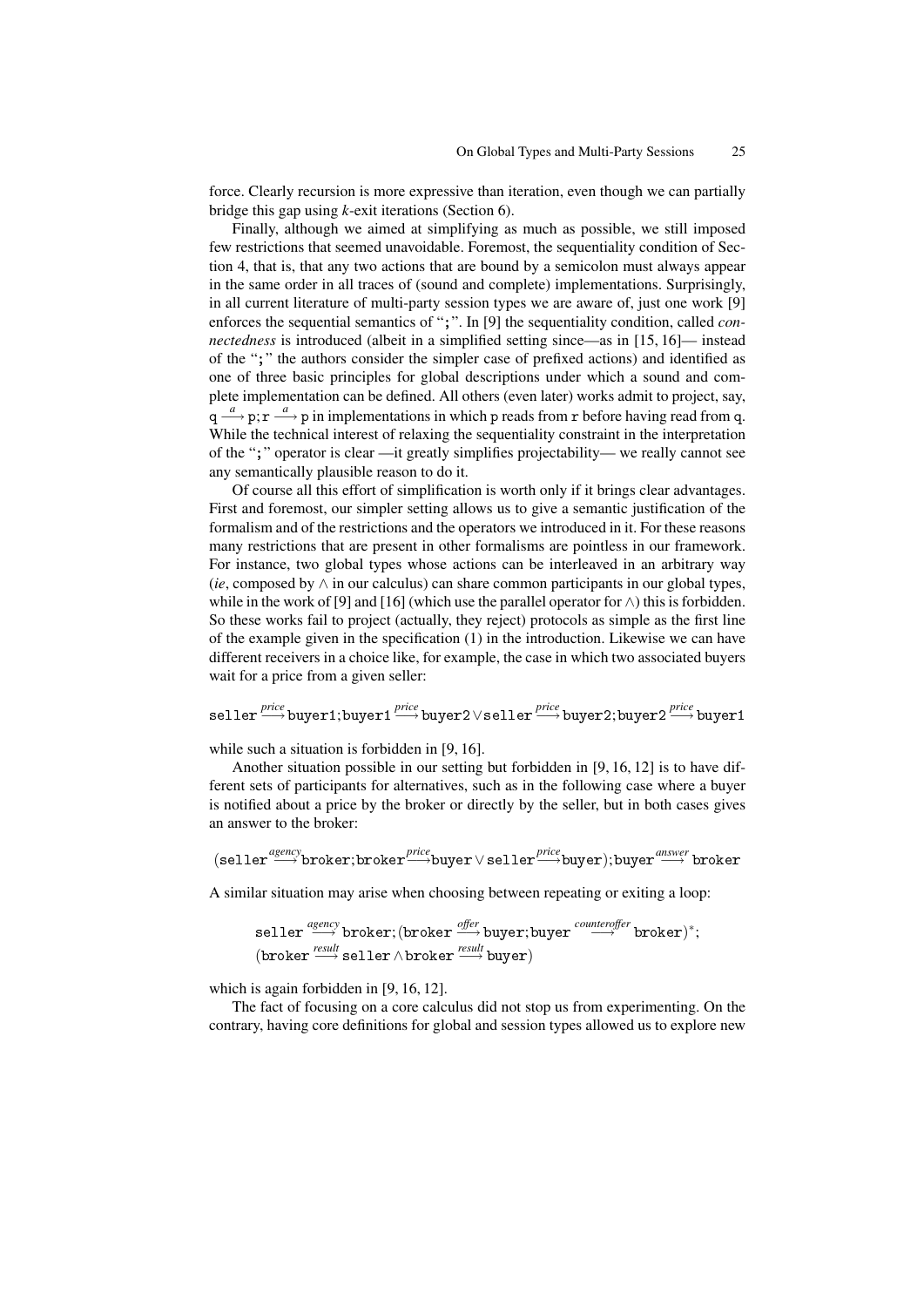linguistic and communication primitives. In particular, an original contribution of our work is the addition of actions with multiple senders and encoded multiple receivers (as explained at the beginning of Section 2). This allows us to express both joins and forks of interactions as shown by the specification (3) given in Section 2.

Choreographies. Global types can be seen as choreographies [1] describing the interaction of some distributed processes connected through a private multiparty session. Therefore, there is a close relationship between our work and [6, 7, 5], which concern the projection of choreographies into the contracts of their participants. The choreography language in these works essentially coincides with our language of global types and, just like in our case, a choreography is correct if it preserves the possibility to reach a state where all of the involved Web services have successfully terminated. There are some relevant differences though, starting from choreographic interactions that invariably involve exactly one sender and one receiver, while in the present work we allow for multiple senders and we show that this strictly improves the expressiveness of the formalism, which is thus capable of specifying the join of independent activities. Other differences concern the communication model and the projection procedure. In particular, the communication model is synchronous in [6] and based on FIFO buffers associated with each participant of a choreography in [7]. In our model (Section 3) we have a single buffer and we add the possibility for a receiver to specify the participant from which a message is expected. In [6, 7, 5] the projection procedure is basically an homomorphism from choreographies to the behavior of their participants, which is described by a contract language equipped with parallel composition, while our session types are purely sequential. [6, 7] give no conditions to establish which choreographies produce correct projects. In contrast, [5] defines three *connectedness conditions* that guarantee correctness of the projection. The interesting aspect is that these conditions are solely stated on properties of the set of traces of the choreography, while we need the combination of projectability (Table 3) and well-formedness (Definition 4.2). However, the connectedness conditions in [5] impose stricter constraints on alternative choreographies by requiring that the roles in both branches be the same. This forbids the definition of the two global types described just above that involve the broker participant. In addition, they need a causal dependency between actions involving the same operation which immediately prevents the projection of recursive behaviors (the choreography language in [5] lacks iteration and thus can only express finite interactions).

Finally, in discussing MSG in the long version of this work we argue that requiring the specification and its projection produce the same set of traces (called *standard implementation* in [14]) seemed overly constraining and advocated a more flexible solution such as the definitions of soundness and completeness introduced here. However it is interesting that Bravetti and Zavattaro in [5] take the opposite viewpoint, and make this relation even more constraining by requiring the relation between a choreography and its projection to be a strong bisimulation.

Other calculi. In this brief overview we focused on works that study the relation between global specifications and local machine-oriented implementations. However in the literature there is an important effort to devise new description paradigms for ei-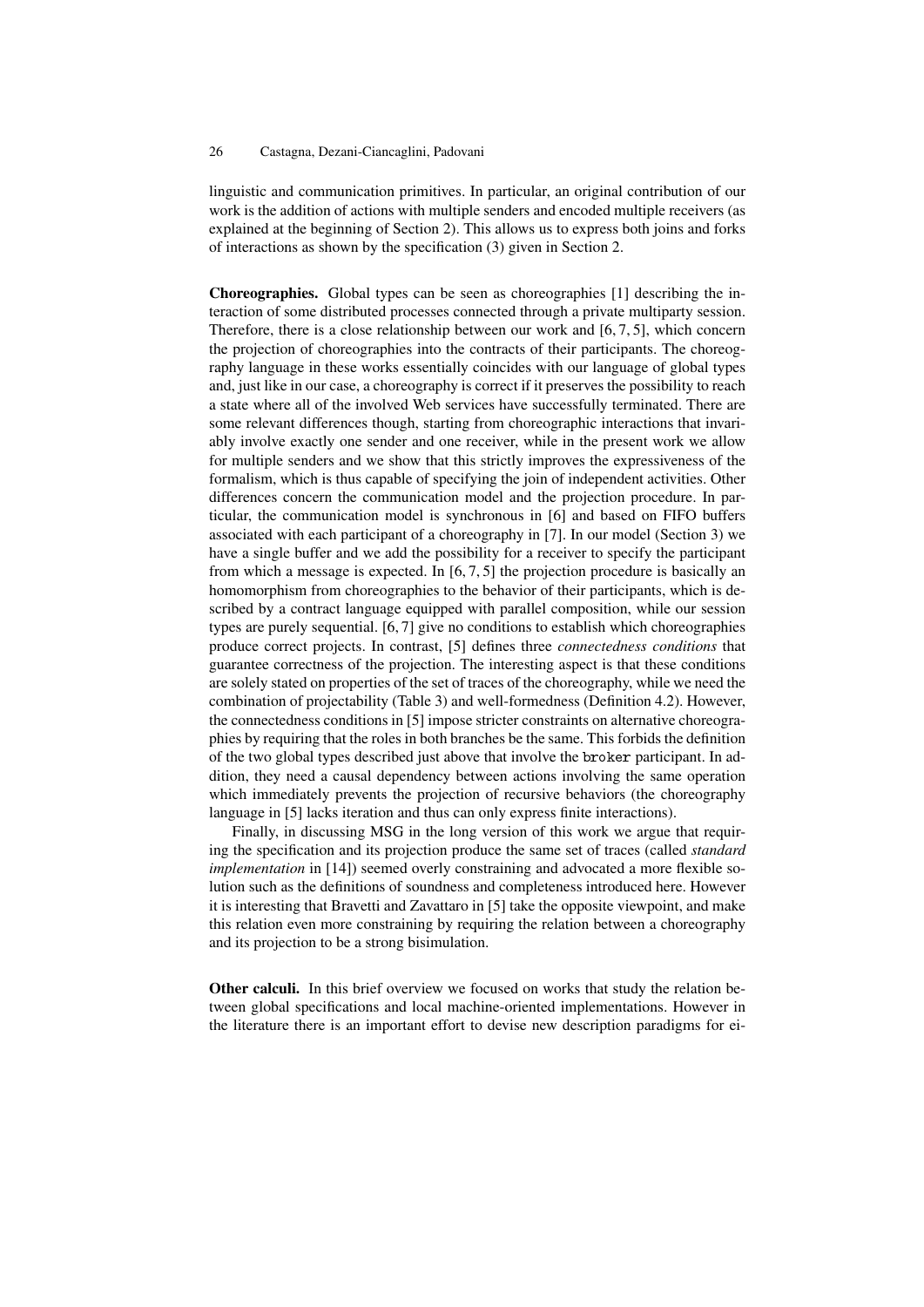ther global descriptions or local descriptions. In the latter category we want to cite [15, 4], while [10] seems a natural candidate in which to project an eventual higher order extension of our global types. For what concerns global descriptions, the Conversation Calculus [8] stands out for the originality of its approach.

### 8 Conclusion

We think that the design-by-contract approach advocated in [9, 16] and expanded in later works is a very reasonable way to implement distributed systems that are correct by construction. In this work we have presented a theory of global types in an attempt of better understanding their properties and their relationship with multi-party session types. We summarize the results of our investigations in the remaining few lines. First of all, we have defined a proper algebra of global types whose operators have a clear meaning. In particular, we distinguish between sequential composition, which models a strictly sequential execution of interactions, and unconstrained composition, which allows the designer to underspecify the order of possibly dependent interactions. The semantics of gobal types is expressed in terms of regular languages. Aside from providing an accessible intuition on the behavior of the system being specified, the most significant consequence is to induce a *fair* theory of multi-party session types where correct sessions preserve the ability to reach a state in which all the participants have successfully terminated. This property is stronger than the usual progress property within the same session that is guaranteed in other works. We claim that eventual termination is both desirable in practice and also technically convenient, because it allows us to easily express the fact that every participant of a session makes progress (this is non-trivial, especially in an asynchronous setting). We have defined two projection methods from global to session types, a semantic and an algorithmic one. The former allows us to reason about *which* are the global types that can be projected, the latter about *how* these types are projected. This allowed us to define three classes of flawed global types and to suggest if and how they can be amended. Most notably, we have characterized the absence of sequentiality solely in terms of the traces of global types, while we have not been able to provide similar trace-based characterizations for the other flaws. Finally, we have defined a notion of completeness relating a global type and its implementation which is original to the best of our knowledge. In other theories we are aware of, this property is either completely neglected or it is stricter, by requiring the equivalence between the traces of the global type and those of the corresponding implementation.

*Acknowledgments.* We are indebted to several people from the LIAFA lab: Ahmed Bouajjani introduced us to Parikh's equivalence, Olivier Carton explained us subtle aspects of the shuffle operator, Mihaela Sighireanu pointed us several references to global specification formalisms, while Wiesław Zielonka helped us with references on trace semantics. Anca Muscholl helped us on surveying MSC and Martín Abadi and Roberto Amadio with the literature on security protocols (see the long version). Finally, Roberto Bruni gave us serveral useful suggestions to improve the final version of this work. This work was partially supported by the ANR Codex project, by the MIUR Project IPODS, by a visiting researcher grant of the "Fondation Sciences Mathématiques de Paris", and by a visiting professor position of the Université Paris Diderot.